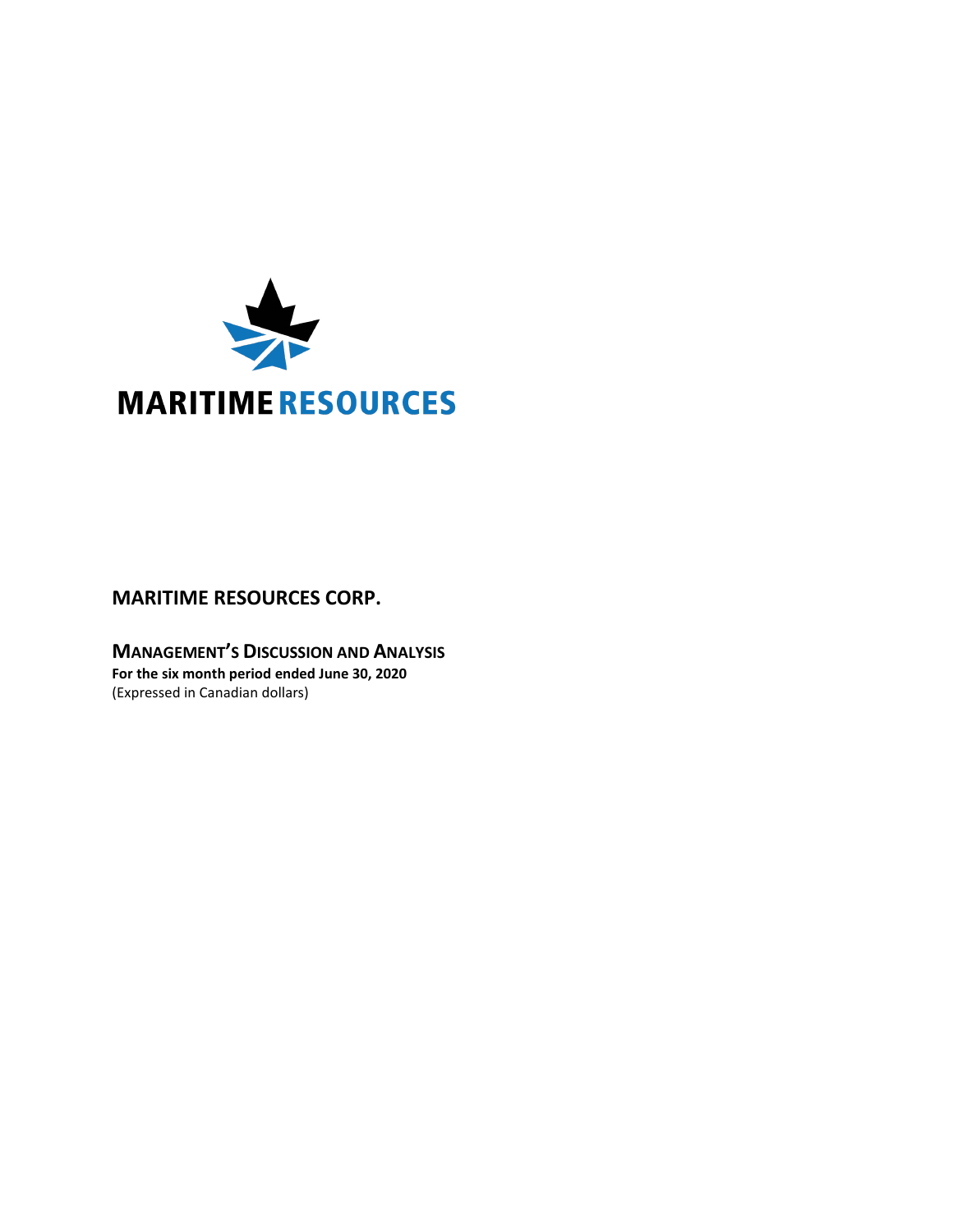

This Management's Discussion and Analysis ("MD&A") of Maritime Resources Corp. ("Maritime" or the "Company") is dated August 27, 2020 and provides an analysis of our interim financial results for the three and six month periods ended June 30, 2020 and 2019. This MD&A should be read in conjunction with Maritime's condensed interim financial statements and notes thereto for the three and six month periods ended June 30, 2020 and 2019 (the "Financial Statements") and the audited financial statements, which are prepared in accordance with International Financial Reporting Standards ("IFRS") as issued by the International Accounting Standards Board ("IASB") and follow the same accounting policies and methods as presented in note 3 to the Company's audited financial statements for the year ended December 31, 2019, available on www.sedar.com. This MD&A contains forward-looking statements that are based on management's current expectations, are not historical in nature and involve risks and uncertainties. Forward-looking statements are not guarantees as to Maritime's future results as there are inherent difficulties in predicting future results. Accordingly, actual results could differ materially from those expressed or implied in forward-looking statements (please see "Cautionary Note Regarding Forward-Looking Information" below). The Company's common shares trade on the Toronto Venture Stock Exchange (the "TSX-V") under the stock trading symbol MAE. Additional information relevant to the Company's activities, including the Company's audited financial statements, can be found at www.sedar.com or the Company's website a[t www.maritimeresourcescorp.com.](http://www.maritimeresources.com/)

Maritime is a Canadian-based junior gold and base metals exploration company focused on re-starting its past producing Hammerdown gold mine, located near the Baie Verte Mining District and Springdale in Newfoundland and Labrador as well as exploration on its other properties in the region. Of the total Green Bay Property 9,800 hectares, Maritime holds a 100% interest in 6,575 hectares or 67% with the remaining 3,225 hectares or 33% under option agreements to earn 100% ownership. The Green Bay Property hosts the former Hammerdown gold mine including resource estimates on two gold deposits, the Hammerdown and the Orion deposits, separated by a 1.5 kilometre distance.

# **Q2 2020 AND RECENT HIGHLIGHTS**

- Maritime closed two private placements during 2020 for aggregate gross proceeds of \$12,205,000.
	- o Completed a \$8,705,000 "bought deal" private placement with Sprott Capital Partners LP, on behalf of a syndicate of underwriters, on August 21, 2020. The Company is currently fully funded to complete a feasibility study and advance the permitting process to support a development decision of the Hammerdown Gold Project, as well as to advance and expand its exploration programs.
	- o Completed a non-brokered private placement for aggregate gross proceeds of \$3,500,000 on May 14, 2020.
- Announced high grade drill results from the ongoing 10,000 metre Hammerdown Drilling Program which commenced in June 2020, in July 2020.
- Submitted its Environmental Assessment Registration for the Hammerdown Gold Project with the Department of Municipal Affairs and Environment, Newfoundland and Labrador to officially commence the permitting process for the development and operation of the Hammerdown Gold Project on July 8, 2020.
- Announced and filed a technical report for a Preliminary Economic Assessment for the Hammerdown Gold Project, including the Orion deposit, with after-tax NPV  $_{5\%}$  of \$111.3M, IRR 50.5% and a 1.5 Year payback.

# **PRELIMINARY ECONOMIC ASSESSMENT – HAMMERDOWN, including ORION**

On February 29, 2020 the Company announced the results from a Preliminary Economic Assessment ("PEA") completed for the Hammerdown Gold Project ("Hammerdown", or the "Project"), including the satellite Orion deposit, located in the Baie Verte mining district of Newfoundland and Labrador near the towns of King's Point and Springdale. The PEA was prepared in accordance with Canadian Securities Administrators' National Instrument 43- 101 *Standards of Disclosure for Mineral Projects* ("NI 43-101"). The PEA provides an updated resource estimate and a base case assessment of developing the Project as a combined open pit and underground ramp-access mine (the "Combined Project") with an on-site gold pre-concentration plant and mineral processing through the Nugget Pond mill gold circuit. The PEA Technical Report entitled "Hammerdown Gold Project, Newfoundland and Labrador Preliminary Economic Assessment" (the "Technical Report") dated April 15, 2020 is available on SEDAR (www.sedar.com) and the Company's website [\(www.maritimeresourcescorp.com\)](http://www.maritimeresourcescorp.com/).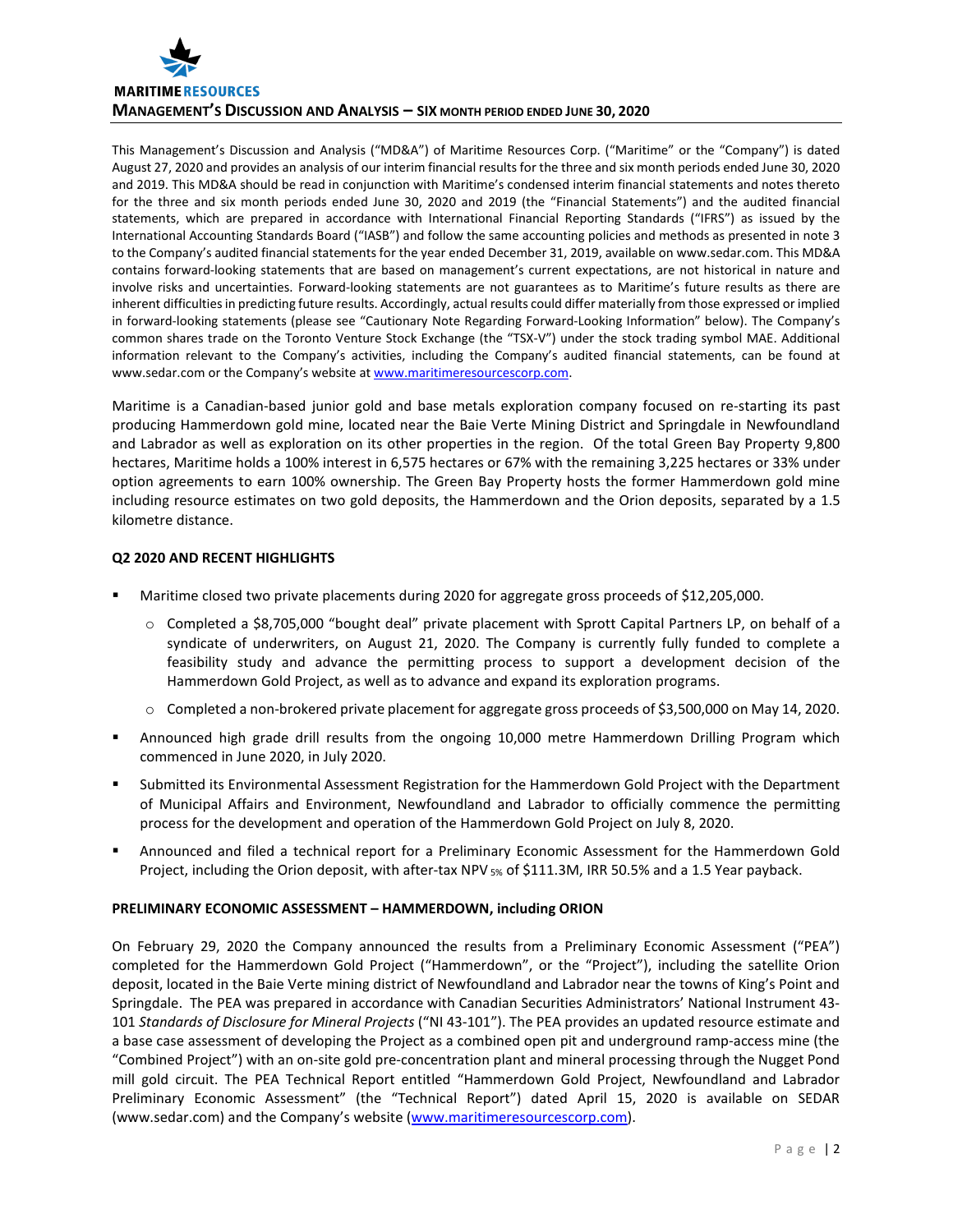#### **Hammerdown PEA Highlights and life-of-mine plan ("LOM") include\*:**

- After-tax NPV5% of \$111.3M and 50.5% IRR (pre-tax NPV5% \$191.8M and 75.4% IRR) at base case gold price of US\$1,375/oz gold ("Au")
- At US\$1,500/oz Au the Project returns after-tax NPV5% of \$154.1M and 65.1% IRR (pre-tax NPV5% \$261.7M and 95.6% IRR)
- LOM total gold production of 521,500 oz, averaging 57,900 oz annually
- Average annual gold production of 69,500 oz in the first 5 years
- LOM cash costs of US\$802.55/oz Au and LOM All-in sustaining costs ("AISC") of US\$938.80/oz Au
- **Pre-production capital expenditures of \$57.2M**
- After-tax payback period of 1.5 years with base case pricing

The PEA highlights are based on the following:

- 1. Exchange Rate (US\$/C\$) of \$0.753;
- 2. Cash costs are inclusive of mining costs, processing costs, on-site general and administrative ("G&A") costs, treatment and refining charges and royalties; and
- 3. AISC includes cash costs plus estimated corporate G&A, sustaining capital and closure costs.

*\*Cautionary Statement: The reader is advised that the PEA summarized in this MD&A is preliminary in nature and is intended to provide only an initial, high-level review of the Project potential and design options. Readers are encouraged to read the PEA in its entirety, including all qualifications and assumptions. The PEA is intended to be read as a whole, and sections should not be read or relied upon out of context. The PEA mine plan and economic model include numerous assumptions and the use of Inferred Resources. Inferred Resources are considered to be too speculative geologically to have the economic considerations applied to them that would enable them to be categorized as mineral reserves and to be used in an economic analysis except as allowed for by NI 43-101 in PEA studies. There is no guarantee that Inferred Resources can be converted to Indicated or Measured Resources, and as such, there is no guarantee the Combined Project economics described herein will be achieved. The PEA will replace the 2017 pre-feasibility study technical report.*

| After-tax NPV <sub>5%</sub> (\$M) | 111.3     |
|-----------------------------------|-----------|
| After-tax IRR (%)                 | 50.5      |
| After-tax payback (years)         | 1.5       |
| LOM tonnes processed (Mt)         | 2,138,000 |
| LOM Au grade Au (gpt)             | 7.82      |
| LOM Au mill recovery (%)          | 97.0      |
| LOM Au production (oz)            | 521,500   |
| Average annual Au production (oz) | 57,900    |
| Pre-Production Capital (\$M)      | 57.2      |
| LOM Sustaining Capital (\$M)      | 84.8      |
| LOM AISC (US\$/oz)                | 938.80    |
| Mine life (years)                 | 9.0       |

|  | Table 1. PEA Parameters and Outputs - Base Case US\$1375/oz Au, \$0.753 FX, 5% Discount |
|--|-----------------------------------------------------------------------------------------|
|--|-----------------------------------------------------------------------------------------|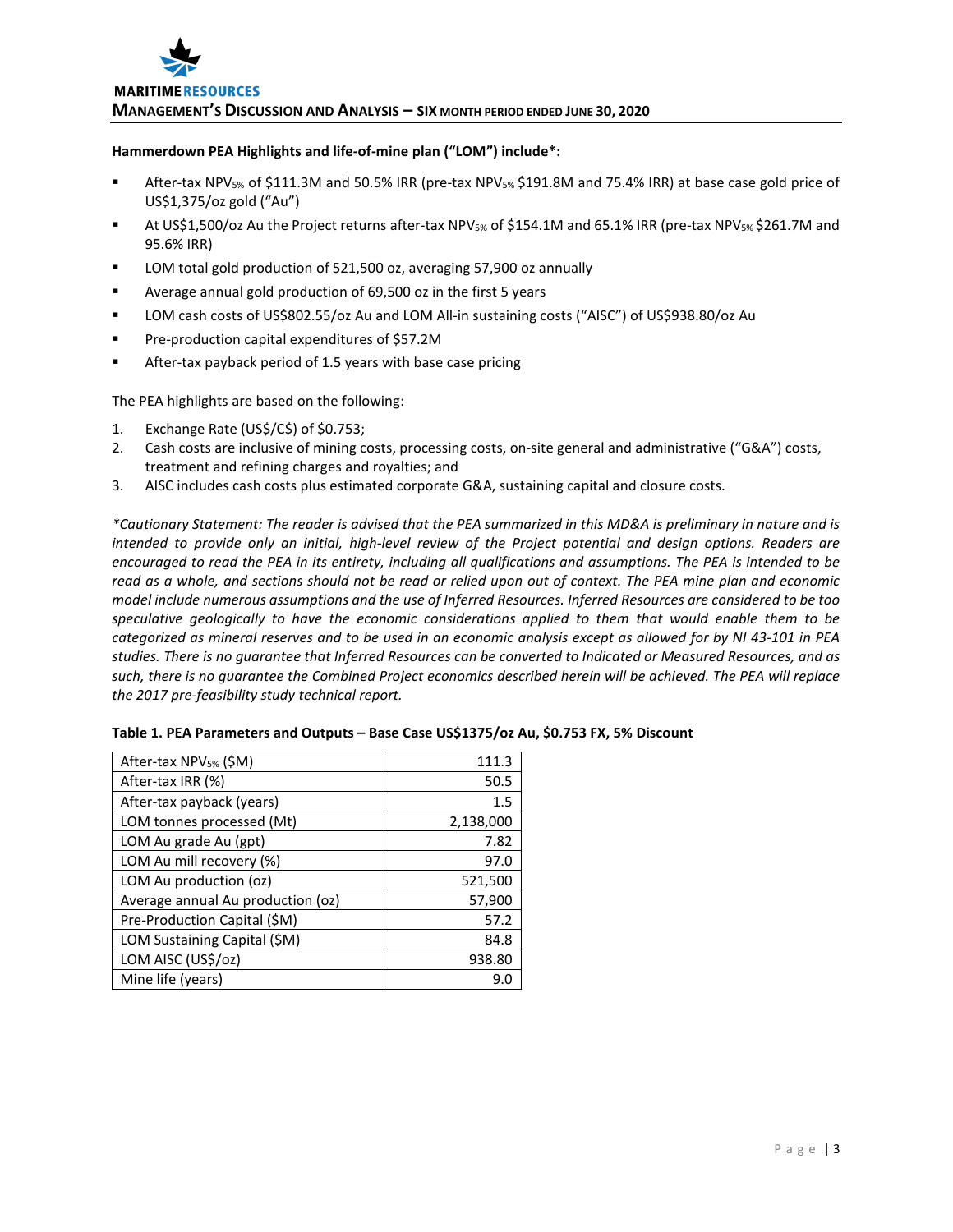#### **Table 2. All-In Sustaining Costs**

| Area                              | LOM (\$M) |
|-----------------------------------|-----------|
| Open pit mining                   | 168.34    |
| Underground mining                | 214.16    |
| Crushing, pre-concentration       | 50.57     |
| Mineral processing incl. haulage  | 106.37    |
| Water management                  | 3.86      |
| General & administrative          | 10.35     |
| Surface handling                  | 2.14      |
| Total operating costs             | 555.79    |
| Refining & smelting               | 1.20      |
| Royalties                         | 8.33      |
| Sustaining capital, incl. closure | 84.83     |
| <b>Total costs</b>                | 650.15    |
| LOM Au ounces recovered           | 521,500   |
| All-in sustaining cost (US\$/oz)  | 938.80    |

#### **Sensitivities**

After-tax economic sensitivities to gold prices and discount rates are presented in Tables 3 and 4, illustrating the effects of varying gold price and discount rates as compared to the base-case. Additional project sensitivities are presented in the Technical Report.

#### **Table 3. Sensitivity to gold price**

| Gold Price (US\$/oz)              | \$1,225 | \$1,375 | \$1,500 | \$1,650 |
|-----------------------------------|---------|---------|---------|---------|
| After-Tax NPV <sub>5%</sub> (\$M) | 58.9    | 111.3   | 154.1   | 204.4   |
| After-Tax IRR (%)                 | 31.4    | 50.5    | 65.1    | 81.5    |
| After-Tax Payback (Years)         | 1.8     | 1.5     | 1.3     | 1 7     |

## **Table 4. Sensitivity to discount rate at base case pricing assumptions**

| Discount Rate (%)   | 5.0%  | 7.0% | 10.0% | 12.0% |
|---------------------|-------|------|-------|-------|
| After-Tax NPV (\$M) | 111.3 | 99.5 | 84.3  | כ.כ   |

## **PEA Overview**

The PEA considers open pit and underground mining at both the Hammerdown and Orion deposits with preconcentration of the mineralized material through a sorting plant and haulage to an offsite mill for gold doré production. The mine will be contractor operated with the Company providing technical oversight plus management of the sorting and process plant at the Nugget Pond mill gold circuit operations. The sorting plant is designed to produce 700 tonnes per day ("tpd") of product feed that would be processed at the Nugget Pond mill gold circuit. A mine life of 9 years is expected for the Project. The PEA leverages Hammerdown's extensive existing infrastructure including all-weather access roads, 3,700 metres of underground development and grid power within 2 km of the Project site. The PEA is derived from the Company's updated resource estimate (February 29, 2020) outlined in the Technical Report. The effective date of the PEA is February 29, 2020.

The PEA was prepared through the collaboration of the following firms: WSP Canada Inc. (Sudbury, ON) ("WSP"), AGP Mining Consultants Inc. (Toronto, ON) ("AGP"), Halyard (Toronto, ON), Canenco Consulting Corp. (Vancouver, BC), SRK Consulting UK (Cardiff, UK), and GEMTEC Consulting Engineers and Scientists (St. John's, NL). These firms provided Mineral Resource estimates, mine design and cost estimates for mine operations, process facilities, major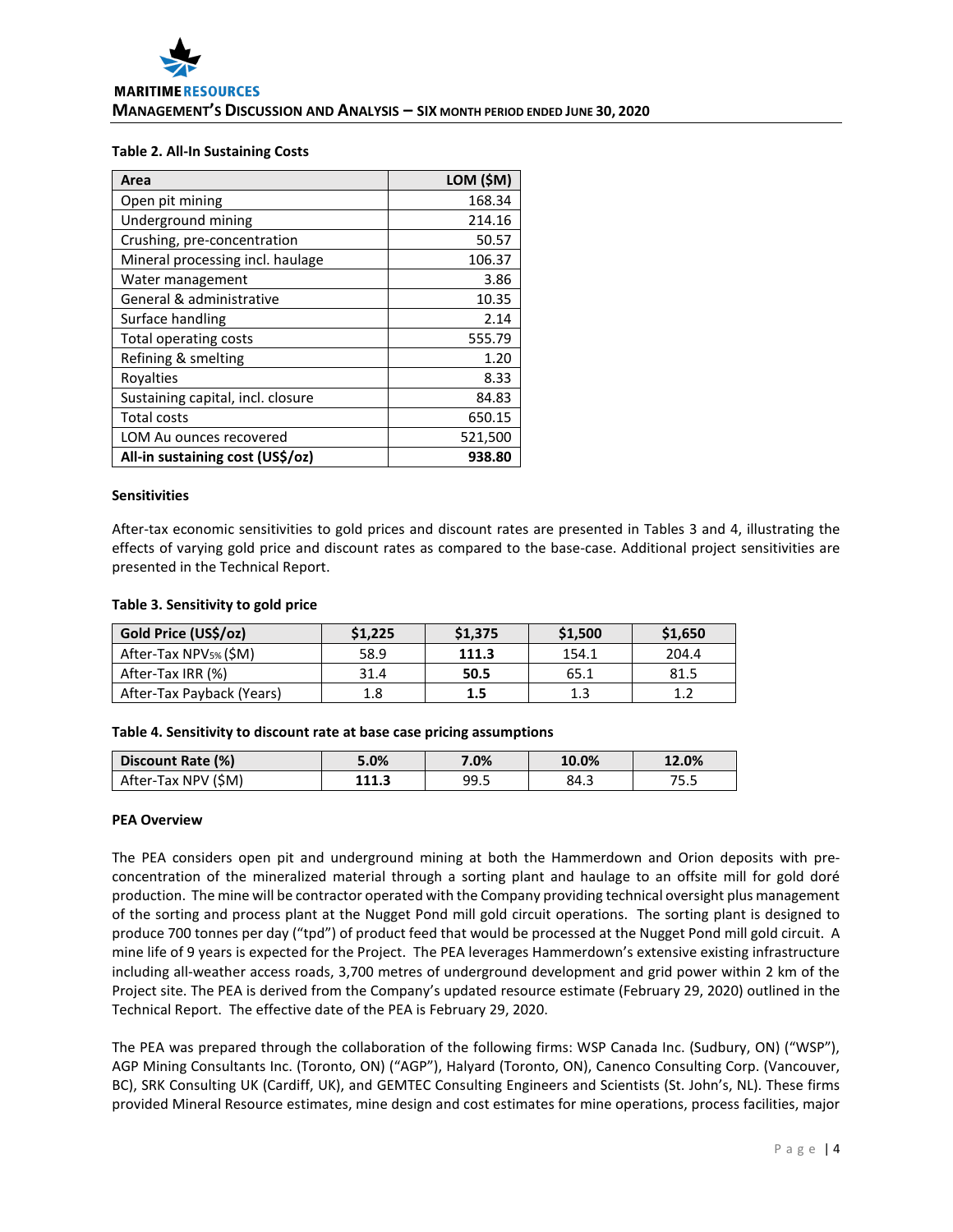

equipment selection, waste rock and tailings storage, reclamation, permitting, and operating and capital expenditures.

#### **Mineral Resource Estimate**

The Company's updated Mineral Resource Estimate ("MRE"; effective date of February 29, 2020) was completed by WSP and forms the basis for the PEA. A summary of the MRE is highlighted in Tables 5 and 6.

| <b>Resource Classification</b>        | Cut-off   | <b>Deposit</b>                | <b>Tonnes</b> | Gold (g/t) | Gold oz |
|---------------------------------------|-----------|-------------------------------|---------------|------------|---------|
| Measured                              | 1.0 g/t   | Hammerdown                    | 284,600       | 11.75      | 107,500 |
| Indicated                             | 1.0 g/t   | Hammerdown                    | 739,100       | 8.17       | 194,100 |
| <b>Measured &amp; Indicated</b>       | 1.0 g/t   | Hammerdown                    | 1,023,700     | 9.16       | 301,600 |
| Inferred                              | 1.0 g/t   | Hammerdown                    | 538,400       | 4.89       | 84,700  |
| Inferred Intervein                    | 1.0 g/t   | Hammerdown                    | 321,700       | 4.18       | 43,200  |
| Indicated                             | 1.0 g/t   | Orion                         | 698,400       | 2.96       | 66,400  |
| Inferred                              | 1.0 g/t   | Orion                         | 483,400       | 5.04       | 78,300  |
| <b>Total Measured</b>                 | 1.0 g/t   | Hammerdown & Orion            | 284,600       | 11.75      | 107,500 |
| <b>Total Indicated</b>                | 1.0 g/t   | Hammerdown & Orion            | 1,437,500     | 5.64       | 260,500 |
| <b>Total Measured &amp; Indicated</b> | 1.0 g/t   | <b>Hammerdown &amp; Orion</b> | 1,722,100     | 6.65       | 368,000 |
| Total Inferred (incl. Intervein)      | $1.0$ g/t | Hammerdown & Orion            | 1,343,500     | 4.77       | 206,200 |

#### **Table 5. Hammerdown and Orion Pit Constrained Mineral Resource Summary**

#### **Table 6. Hammerdown and Orion Underground Mineral Resource Summary**

| <b>Resource Classification</b>        | Cut-off   | <b>Deposit</b>                | <b>Tonnes</b> | Gold $(g/t)$ | Gold oz |
|---------------------------------------|-----------|-------------------------------|---------------|--------------|---------|
| Measured                              | 2.0 g/t   | Hammerdown                    | 3,800         | 9.74         | 1,200   |
| Indicated                             | $2.0$ g/t | <b>Hammerdown</b>             | 30,000        | 9.36         | 9,000   |
| <b>Measured &amp; Indicated</b>       | 2.0 g/t   | <b>Hammerdown</b>             | 33,800        | 9.41         | 10,200  |
| Inferred                              | $2.0$ g/t | Hammerdown                    | 316,200       | 4.46         | 45,300  |
| Inferred Intervein                    | 2.0 g/t   | <b>Hammerdown</b>             | 131,300       | 3.89         | 16,400  |
| <b>Indicated</b>                      | 2.0 g/t   | Orion                         | 1,118,000     | 3.97         | 142,900 |
| Inferred                              | $2.0$ g/t | Orion                         | 1,437,900     | 4.29         | 198,300 |
| <b>Total Measured</b>                 | $2.0$ g/t | Hammerdown & Orion            | 3,800         | 9.74         | 1,200   |
| <b>Total Indicated</b>                | $2.0$ g/t | Hammerdown & Orion            | 1,148,000     | 4.11         | 151,900 |
| <b>Total Measured &amp; Indicated</b> | 2.0 g/t   | <b>Hammerdown &amp; Orion</b> | 1,151,800     | 4.13         | 153,000 |
| Total Inferred (incl. Intervein)      | $2.0$ g/t | Hammerdown & Orion            | 1,885,400     | 4.29         | 260,000 |

Key Assumptions, Parameters, and Methods related to the Mineral Resource Estimates:

- 1. Mineral Resources were prepared in accordance with NI 43-101 and the CIM Definition Standards (2014). Mineral Resources that are not mineral reserves do not have demonstrated economic viability.
- 2. This estimate of Mineral Resources may be materially affected by environmental, permitting, legal, title, taxation, sociopolitical, marketing, or other relevant issues.
- 3. Open pit Mineral Resources are reported at a cut-off grade of 1.0 g/t gold that is based on a gold price of US\$1,500/oz.
- 4. Underground Mineral Resources are reports at a cut-off grade of 2.0 g/t gold that is based on a gold price of US\$1,500/oz.
- 5. Appropriate mining costs, processing costs, metal recoveries, and inter ramp pit slope angles were used to generate the pit shell.
- 6. Rounding may result in apparent summation differences between tonnes, grade, and contained metal content.
- 7. Tonnage and grade measurements are in metric units. Contained gold ounces are in troy ounces.
- 8. Composites completed at 0.5 m down the hole.
- 9. Contributing assay composites were capped at 125.00 g/t Au at Hammerdown and 23.88 g/t Au at Orion.
- 10. A specific gravity value of 2.84 was applied to all blocks.
- 11. Modeling for Hammerdown was performed use in GEOVIA Surpac 2019 software with grades estimated using ordinary kriging (OK) interpolation methodology. Orion modeling was performed using Datamine software with grades estimated using ordinary kriging (OK) interpolation methodology.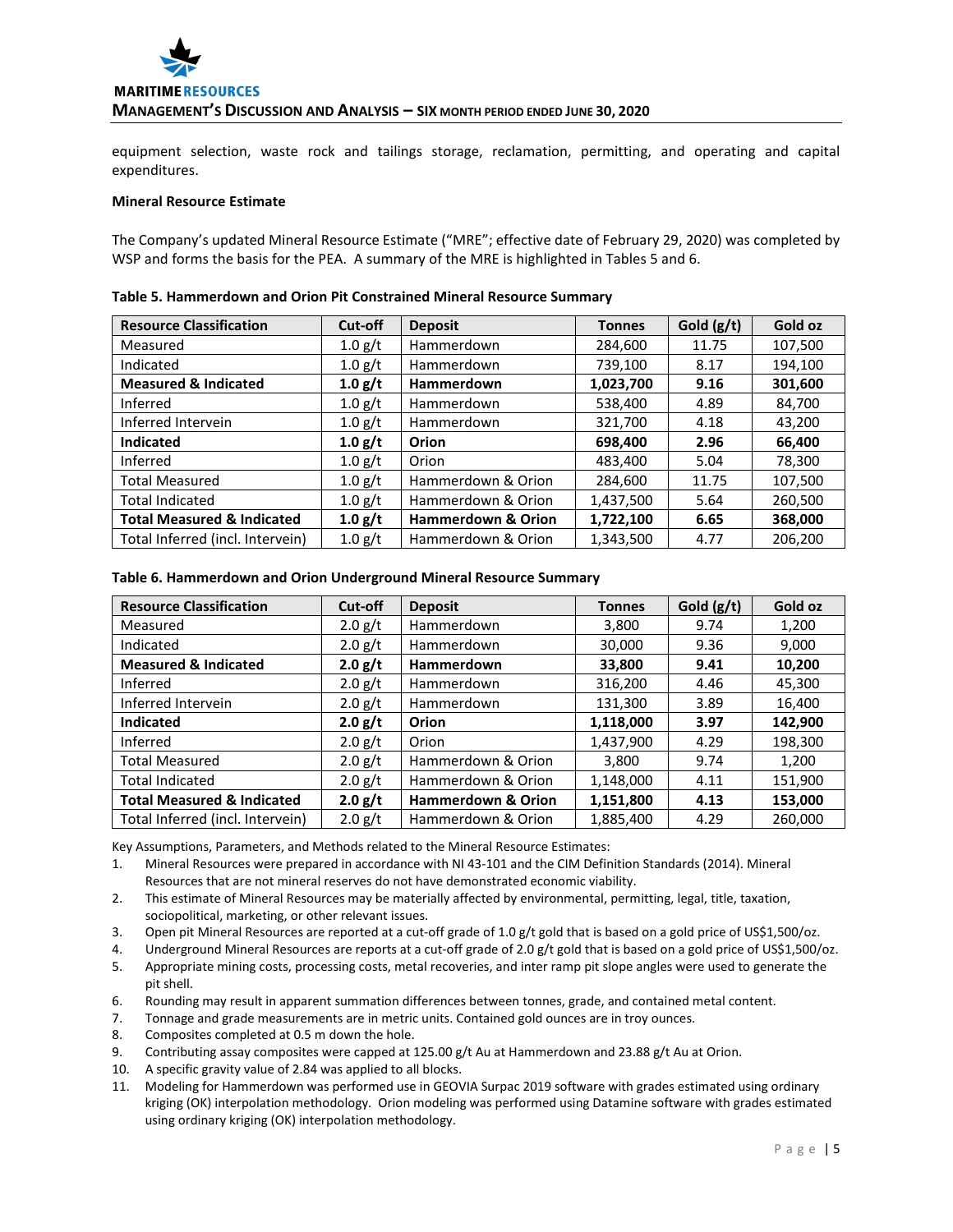

The Mineral Resource estimate is based on the combination of geological modeling, geostatistics and conventional block modeling using the Ordinary Krig method of grade interpolation. The geological model including mineralized intercepts was generated by Maritime personnel and then audited by WSP. The QA/QC protocols and corresponding sample preparation and shipment procedures have been reviewed by WSP.

The Hammerdown Mineral Resource estimate was based on 56,533 metres in 468 surface drill holes, 12,551 metres in underground drill holes and 110 surface trenches totaling 298 metres. The Orion Mineral Resource estimates are based on 15,357 metres in 56 surface drill holes.

At a long-term metal price of US\$1,500 per ounce, reasonable prospects are considered to exist for eventual economic extraction of Mineral Resources defined at a 1.0 g/t Au cut-off value within limits of the conceptual final pit shell prepared by AGP. Additional resources are considered to exist for eventual economic extraction of the Mineral Resource as defined at a 2.00 g/t Au cut-off below the conceptual pit shell. Additional information about the Mineral Resource modeling methodology is available in the Technical Report.

# **Mining Overview**

A combination of conventional, contractor operated open pit and underground mining at both the Hammerdown and the Orion deposits was selected as the basis for this PEA. Both open pits will utilize 5 metre high benches and a mobile fleet of 7.0 m<sup>3</sup> hydraulic excavators, 6.5 m<sup>3</sup> front end loaders and 55 tonne haul trucks, supported by 455 kW track dozers and graders to maintain pit floors, dumps and road surfaces. Pit slope angles applied to the pit designs included inter-ramp angles ranging from 48-55 degrees (65-70 degree bench face angles) and were based on the Company's geotechnical investigations during 2019. The mine designs and scheduling were engineered to provide a nominal 1,400 tpd of ROM feed to the sorting plant to produce 700 tpd of feed for the gold circuit. At Hammerdown a total of 1.88 Mt grading 4.23 gpt Au with 28.8 Mt of waste rock is expected to be moved over the LOM. A smaller satellite pit at the Orion deposit is expected to produce 0.58 Mt grading 2.38 gpt Au with 4.87 Mt of waste rock moved. Open pit dilution has been factored at 50%. Waste rock from both open pits will be stored in a waste storage facility located between the two pits, with a portion backfilled at the end of the mine life with reject material from the sorting plant.

Underground mining is envisioned at both the Hammerdown and Orion deposits. The mine design is based on utilizing narrow vein longhole open stoping to extract the mineralized veins, with stope widths varying between 1.5- 3.0 metres. Sublevels were set at 16 metre intervals. Mineralized material will be extracted and hauled to surface where it will be transported to the sorting plant by the surface mine fleet. At Hammerdown the mine plan anticipates making use of some of the existing underground development below the open pit to provide access to the mineralization. Backfilling of open stopes will be completed using rock fill supplied with crushed, uniform reject material from the sorting plant. Over the LOM the total ROM production from the Orion underground workings includes 1.74 Mt of mineralized material grading 3.86 gpt Au from and 0.21 Mt of mineralized material grading 7.58 gpt Au from Hammerdown, respectively. A summary of the mine outputs is highlighted in Tables 7 and 8.

| Open pit mineralized tonnes (Mt)    | 1.88    |
|-------------------------------------|---------|
| Open pit Au grade (gpt)             | 4.23    |
| Open pit Au ounces contained (oz)   | 256,100 |
| Strip ratio (waste: mineralized)    | 15.3    |
| Underground mineralized tonnes (Mt) | 0.21    |
| Underground Au grade (gpt)          | 7.58    |

Underground Au ounces contained (oz)  $\vert$  51,500

## **Table 7. Hammerdown Open Pit and Underground Design**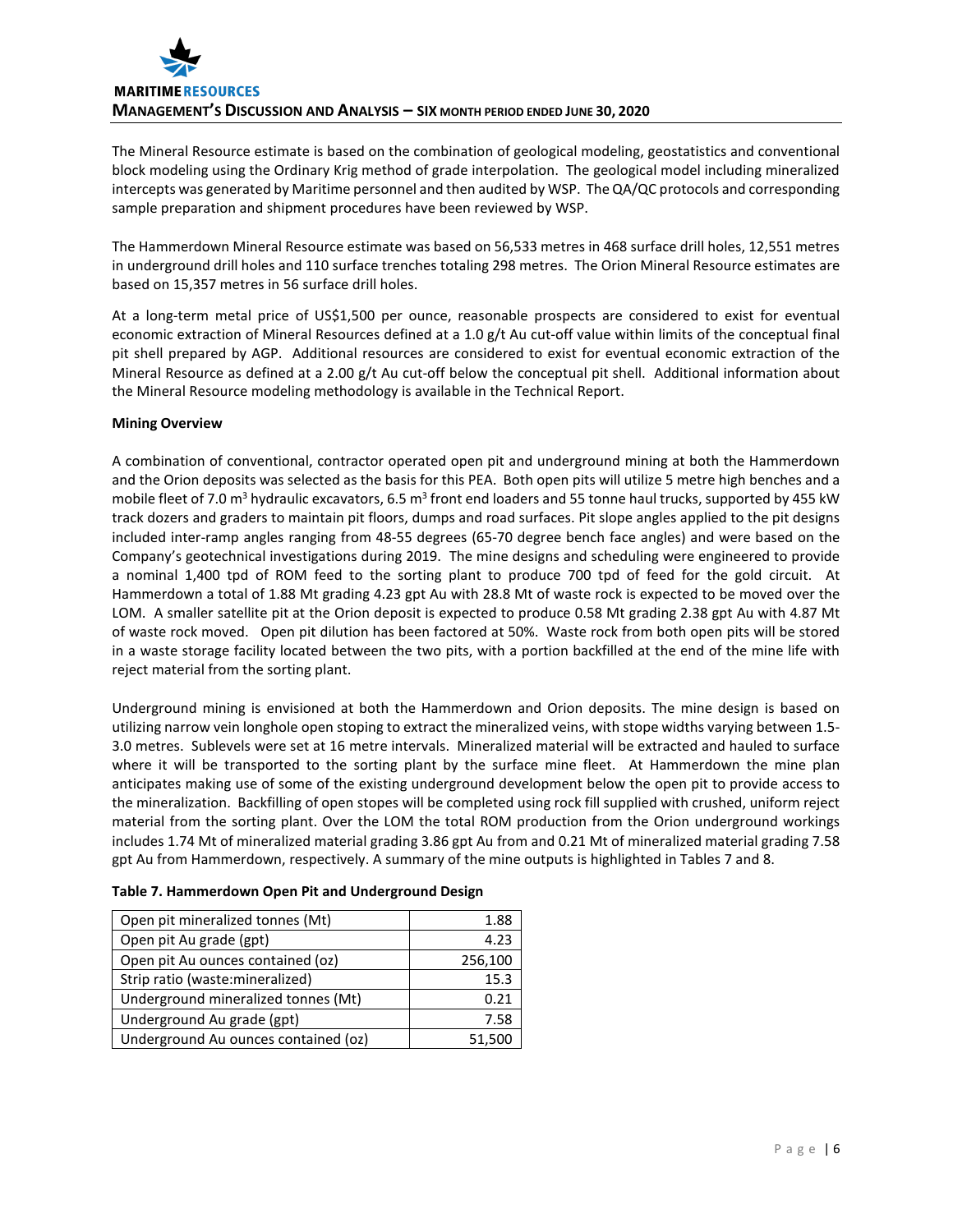#### **Table 8. Orion Open Pit and Underground Design**

| Open pit mineralized tonnes (Mt)     | 0.58    |
|--------------------------------------|---------|
| Open pit Au grade (gpt)              | 2.38    |
| Open pit Au ounces contained (oz)    | 44,200  |
| Strip ratio (waste: mineralized)     | 8.4     |
| Underground mineralized tonnes (Mt)  | 1.74    |
| Underground Au grade (gpt)           | 3.86    |
| Underground Au ounces contained (oz) | 216,600 |

## **Pre-Concentrating**

A pre-concentration or "sorting" plant is planned for the Hammerdown site. Test work at multiple vendors throughout 2019 showed the mineralization containing pyrite and other sulphides is well suited to sorting methods, particularly utilizing laser and x-ray transmission (XRT) sensors to separate sulphide bearing particles from nonsulphide particles and dilution. The sorting plant is designed to receive a feed from the on-site crushing and screening facility. The sorting plant feed particles will be sized between 1/2" to 2 1/2" (+12.7-63.5mm) at a nominal rate of 1,400 tpd. Fines measuring 1/2" minus (-12.7mm) are directed to the load out storage building. Rejection rates and gold recovery through the sorting plant are expected to average 50% and 93% respectively over the life of the mine. These factors vary depending on the feed grade and can range from 30-60% rejection and 92-95% gold recovery. Rejects from the sorting plant will be stored adjacent to the plant and be used for back fill material for the underground mines. At the end of the mine life, it is currently planned to place this waste material back into the Hammerdown open pit for closure. A summary of the pre-concentration parameters is highlighted in Table 9.

## **Table 9. Pre-Concentration (Sorting) and Process Parameters**

| Sorting plant average throughput | 1,400 tpd    |
|----------------------------------|--------------|
| Sorting plant feed size range    | 12.7-63.5 mm |
| Sorting plant mass pull range    | 30-50%       |
| Sorting plant gold recovery      | 93-95%       |
| Process plant average throughput | 700 tpd      |
| Process plant LOM Au recovery    |              |

## **Mineral Processing Overview**

Pre-concentrated material together with fines will be trucked from the Hammerdown Project site to the Nugget Pond mill located on the Baie Verte peninsula. The Nugget Pond mill was built in 1995 by Richmont Mines and operated as a gold plant for over 10 years, processing ore from both the former Nugget Pond and Hammerdown gold mines. Historical gold recoveries on Hammerdown mineralization at Nugget Pond were over 97.0% during past operations and recent metallurgical test work on new samples from Hammerdown confirmed gold recoveries of 97.0% can be expected through the whole-ore leach circuit. The metallurgical work shows that a fine grind (80% passing 60 microns) is necessary to achieve the high recovery rate, and the proposed additions to the existing Nugget Pond flowsheet including a new tertiary crushing circuit, fine ore storage and a new 10'x17' 700kW ball mill will address this requirement. Refurbishment of the existing carbon-in-pulp (CIP) circuit is also proposed. A gold doré would be produced by the existing refinery. Tailings would be detoxified at the mill and then pumped to the existing Tailings Storage Facility (TSF), for disposal.

# **Operating and Capital Costs**

A summary of the Combined Project's operating and capital costs is highlighted in Tables 10 and 11 below.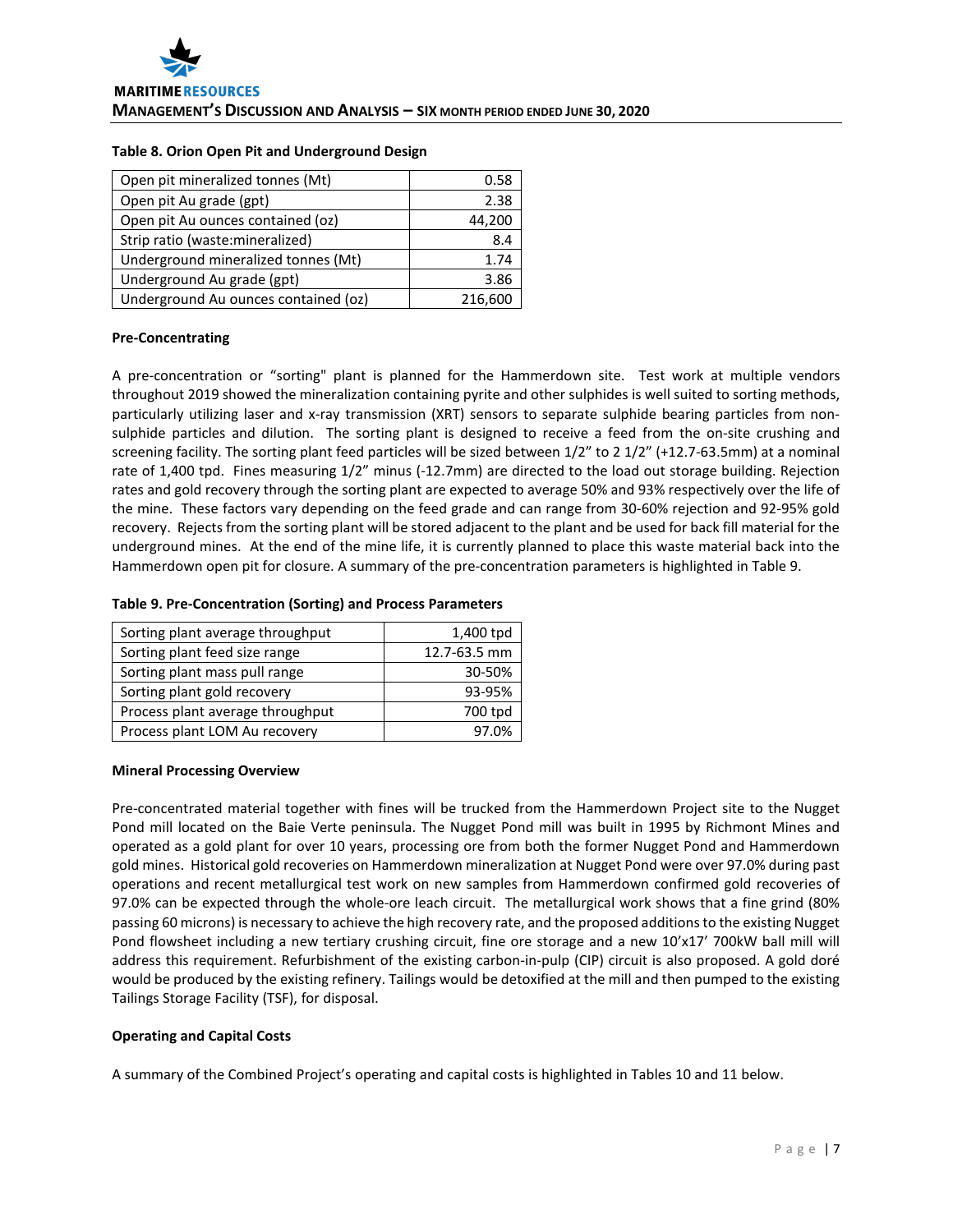#### **Table 10. Operating Costs**

| Area                             | $$/t$ milled | US\$/oz |
|----------------------------------|--------------|---------|
| Open Pit Mining                  | 78.73        | 243.08  |
| <b>Underground Mining</b>        | 100.17       | 309.25  |
| Crushing, pre-concentration      | 23.65        | 73.02   |
| Mineral processing incl. haulage | 49.75        | 153.59  |
| Water management                 | 1.81         | 5.58    |
| General & administrative         | 4.84         | 14.94   |
| Surface handling                 | 1.00         | 3.09    |
| Total                            | 259.95       | 802.55  |

## **Table 11. Capital Costs (\$M)**

| Area                             | Initial (\$M) | Sustaining (\$M) |
|----------------------------------|---------------|------------------|
| Mining                           | 14.8          | 76.1             |
| Pre-Concentration                | 11.9          |                  |
| <b>Mineral Processing</b>        | 9.4           |                  |
| Infrastructure, water management | 3.0           | 0.5              |
| NSR buyback, overheads           | 1.3           |                  |
| <b>Subtotal Direct Costs</b>     | 40.4          |                  |
| EPCM, Indirect & Owner's Costs   | 8.1           |                  |
| <b>Closure Costs</b>             | 2.1           | 0.4              |
| Contingency                      | 6.6           | 7.8              |
| Total                            | 57.2          | 84.8             |

## **Environmental and Permitting Considerations**

Hammerdown is a closed and rehabilitated mine site with no outstanding legacy issues. The site will be appropriately managed and permitted as a new project in the Province. To accommodate the mine design contemplated by the PEA, updated environmental baseline studies and project permits will be required, many of which the Company has completed. The project benefits from several important features, the process tailings will be stored within an existing, off-site storage facility at the Nugget Pond site and preliminary geochemical testing on waste rock samples has shown it to be non-acid generating with no potential solute leaching that would cause concern for operations or on closure. Further tests are ongoing. The PEA site plan is designed to avoid wetlands and water courses and makes use of the existing network of roads in the area. During mine operations benign sorting rejects would be placed back into the underground mines as backfill or into the open pits for long term rehabilitation and closure**.** 

# **Project Opportunities and Value Enhancements**

The PEA demonstrates that Hammerdown has the potential to become an economically viable project. Additional opportunities to enhance project value and next steps include:

- Conversion of Inferred Resources to the measured and indicated categories through additional diamond drilling, sampling and grade control testing
- **•** Optimizing the mine schedule and material movement
- Supplementary metallurgical optimizations including additional pre-concentration test work
- Geotechnical investigations to complement the current pit slope designs and underground openings
- Environmental baseline studies to support project permitting
- Further optimization of water management and infrastructure designs
- Potential for long term, sustainable use of waste rock as a construction aggregate material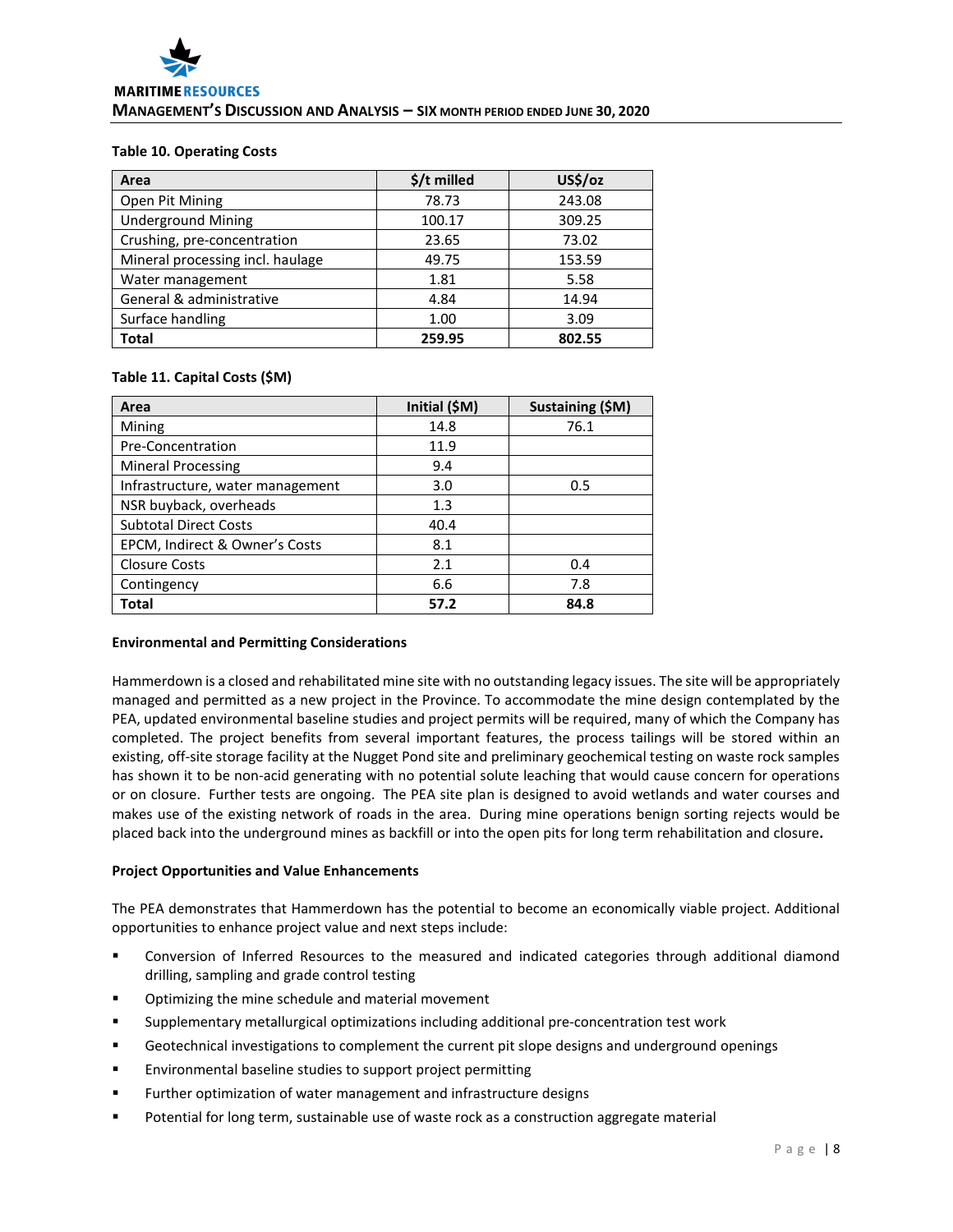# **Technical Report & Qualified Persons**

The Technical Report was filed on SEDAR on April 16, 2020 under the Company's profile. Readers are encouraged to read the Technical Report in its entirety, including all qualifications, assumptions and exclusions that relate to the Mineral Resource. The Technical Report is intended to be read as a whole, and sections should not be read or relied upon out of context. In accordance with NI 43-101, Larry Pilgrim, P.Geo. Project Manager for Maritime Resources, is the Qualified Person for the Company and has prepared, validated and approved the technical and scientific content of this MD&A.

Todd McCracken, P.Geo., Manager of Mining for WSP was responsible for the Mineral Resource estimate and the overall preparation of the PEA. Gordon Zurowski, P.Eng, Principal Mining Engineer for AGP, wasresponsible for mine capital and operating cost estimation and supervision of the mine design. Andy Holloway, P.Eng., Principal Mineral Process Engineer for AGP, was responsible for the metallurgical test work program and operating cost estimation and supervision of the process plant design. Robert Bowell, PhD, C.Chem, C.Geol, Corporate Consultant (Geochemistry and Geometallurgy) for SRK Consulting (UK), was responsible for the geochemistry program. Carolyn Anstey-Moore, M.Sc., M.A.Sc., P.Geo., Senior Environmental Geoscientist for GEMTEC Consulting Engineers and Scientists Limited., was responsible for the environmental baseline programs. Stacy Freudigmann, P.Eng., Principal at Canenco Consulting Corp., was responsible for the pre-concentration test work program and pre-concentration plant design and operating and capital cost estimation. Each of these individuals are independent Qualified Persons as defined by NI 43-101 and have reviewed and approved the contents of this MD&A.

The Company adheres to CIM Best Practices Guidelines in conducting, documenting, and reporting the exploration and development activities on its projects.

# **2020 OUTLOOK**

The Company has completed two financings during 2020 for total gross proceeds of \$12,205,000. The net proceeds will be used by the Company to expand and continue exploration on its mineral properties, complete a feasibility to support a development decision and advance the permitting process for the Hammerdown Gold Project as well as for working capital and general corporate purposes.

Maritime continues its 10,000 metre ("m") diamond drill program at the Hammerdown Gold Project with two drill rigs which includes infill and grade control testing within the conceptual mine plan outlined in the recent Preliminary Economic Assessment as well as a number of pure exploration drill holes targeting several prospective areas for new high-grade discoveries and potential expansion of mineral resources. The Company is releasing results as they are received (see July 15 and 27, 2020 press releases) and will continue to provide updates as the program progresses.

## *Hammerdown Gold Project*

Several key activities are planned throughout 2020 to advance the project towards a production decision. A new PEA and technical report, including an updated resource estimate, were completed in early 2020. The study set the project concepts for more detailed analyses including open pit and underground mine designs, pre-concentration and mineral processing. A feasibility study is planned to commence by the third quarter of 2020 with anticipated completion during the second half of 2021.

Maritime continues to progress its environmental baseline studies and accelerate its engagement with the local community and regulatory agencies to support the planned feasibility study and project permitting during 2020 and 2021. The final footprint of the proposed mine will be determined through various engineering studies and will endeavour to minimize environmental impact using industry best practices.

The Company submitted its Environmental Assessment Registration for the Hammerdown Project with the Department of Municipal Affairs and Environment, Newfoundland and Labrador on July 8, 2020 and is available on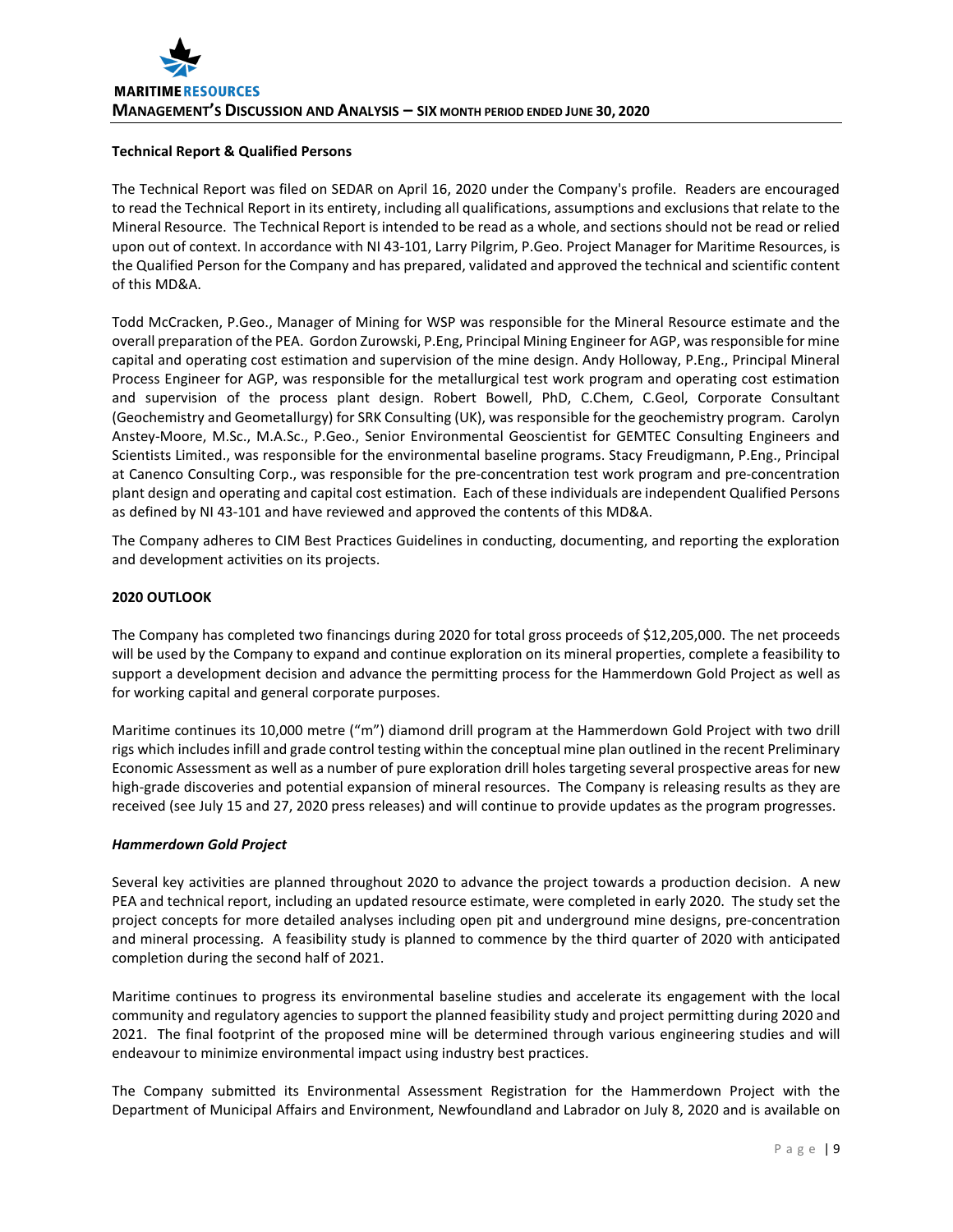

the Company's website. This is the first official step in the Company's plan to fully permit the Hammerdown Gold Project, and project permitting will be advanced over the remainder of 2020 and 2021.

#### *2020 Exploration Plans*

#### **Hammerdown Gold Project**

During 2020 Maritime's exploration activities will be focused on targets in and around the Hammerdown Gold Project, including the Orion satellite deposit and Rumbullion. Based on the PEA study and updated resource estimate it is expected that additional infill drilling will be required within the conceptual mine plan to convert Inferred Mineral Resources to the higher confidence Measured and Indicated resources. A grade control NQ drill program is also planned within the conceptual mine plan to test short range continuity of the mineralization and reconcile against the resource model. The PEA study identifies areas on surface for future waste rock storage. A condemnation drill program will be required in these areas to ensure any potential mineralization would not be sterilized by a waste rock stockpile.

The primary exploration target for the Company is the Hammerdown Offset. The Hammerdown deposit is cut off by the Captain Nemo fault at a depth of approximately 250 m below surface. During 2020 Maritime plans to conduct a diamond drill program to locate the depth extension of the main Hammerdown deposit. This will be supported by structural and geophysical studies.

The Company also intends to complete an infill drilling program on the Orion deposit to target Inferred Mineral Resources to be converted to Indicated and Measured categories.

In response to the global health risks resulting from the COVID-19 pandemic, the Company introduced a number of measures to protect employees, their families and surrounding communities. In preparation to commence its 2020 exploration programs, Maritime developed its COVID-19 protocols and procedures based on the provincial health authorities' protocols and obtained approval from Newfoundland and Labrador's Occupational Health and Safety Division. The health and wellbeing of the Company's workforce and the communities in which it operates is Maritime's top priority. The Company introduced a list of health and safety protocols including remote work wherever possible, self-assessment of COVID-19 symptoms, enhanced cleaning and hygiene practices, physical distancing of workers and the increased reliance on technology such as hosting virtual meetings. As part of the health and safety protocols, the Company also suspended all non-essential work at, and visits to, the Company's sites.

## **Regional Exploration**

Maritime's regional exploration activities in 2020 will include drill testing of several prospective targets on the Green Bay Property including the Golden Anchor, Rendell Jackman and Sprucy Pond Trend. During the remainder of 2020, the Company plans to carry out an extensive exploration program on the Whisker Valley Property to follow-up on the encouraging results from the 2019 work. Priority diamond drilling will test the potential strike extension of the Gary vein high grade zone based on geophysical and geochemical results. Several new high-grade areas of mineralization were identified on the Whisker Valley Project in 2019 through prospecting, soil sampling and trenching. An induced polarization (IP) survey is planned for the area covering the Gary vein system on the west side of the valley and the newly discovered mineralized boulder field on the east side of the valley. During the remainder of 2020, the Company intends to complete reconnaissance prospecting and soil sampling, along with lithogeochemical studies on the widespread base metal mineralization and associated gold anomalies on the Gull Ridge Property.

## **OVERVIEW**

The Company is a gold and base metals exploration company with a focus on Canadian mining opportunities with advanced exploration assets in Newfoundland and Labrador, Canada. Of the total Green Bay Property 9,800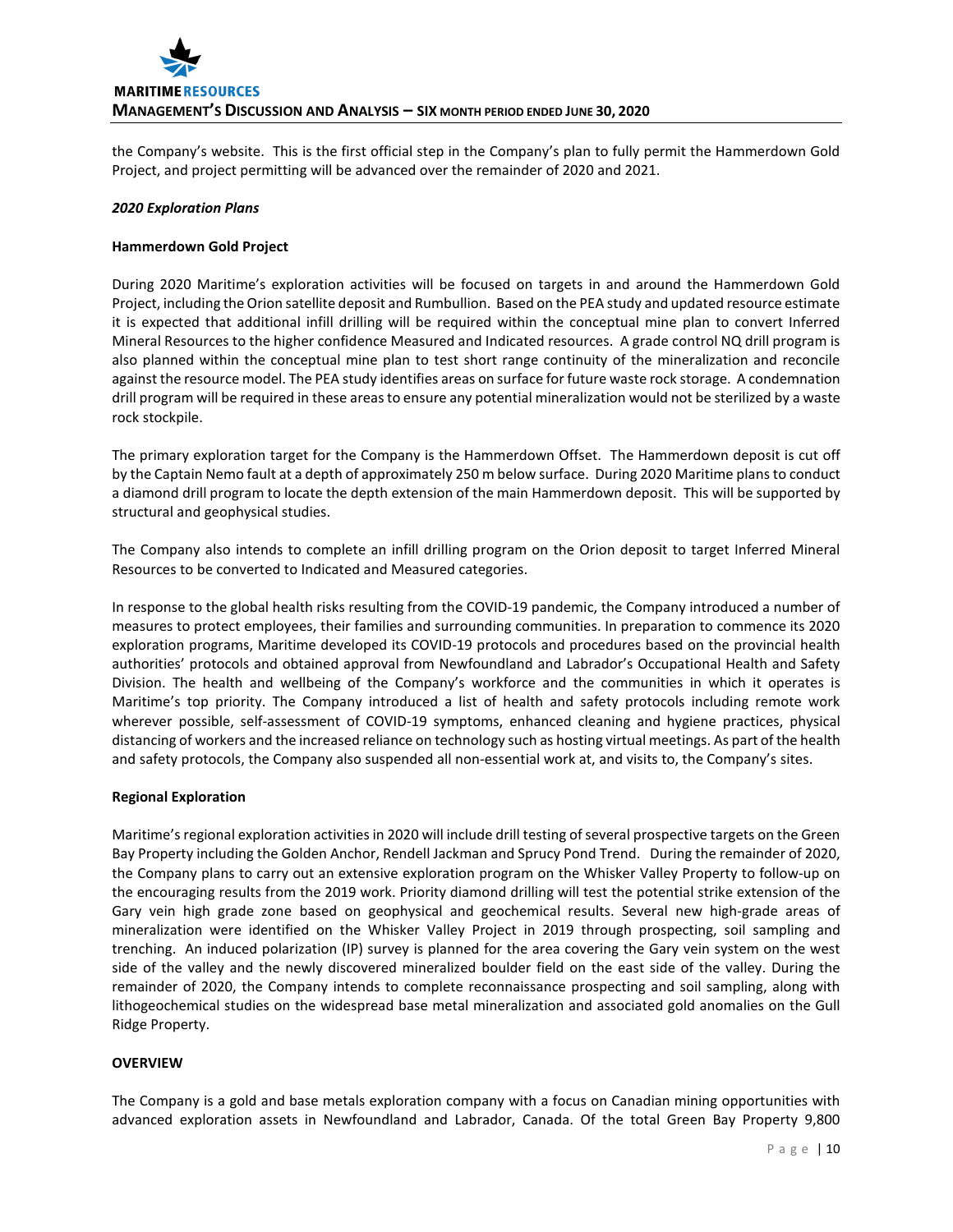

hectares, Maritime holds a 100% interest in 6,575 hectares or 67% of the Green Bay Property with the remaining 3,225 hectares or 33% under option agreements to earn 100% ownership. The Green Bay Property hosts the former producing Hammerdown gold mine, located near the Baie Verte Mining District and Springdale, Newfoundland and Labrador. Maritime also has a number of highly prospective gold exploration projects including the Whisker Valley and Gull Ridge properties, strategically located on the Baie Verte and Springdale Peninsulas; a prolific gold and base metals mining district.

The Hammerdown gold deposit was successfully mined by Richmont Mines between 2000 and 2004 when gold prices averaged US\$325/oz. During its operation, a total of 291,400 tonnes of ore were extracted, at an average grade of 15.83 gpt Au, recovering a total of 143,000 ounces of gold at an 8 gpt cut-off. All of the ore was processed at the Nugget Pond mill, currently owned and operated by Rambler Metals and Mining Canada Limited, with an average gold recovery of 97.1%. Mining terminated in 2004 due to low gold prices with extensive gold mineralization remaining, although uneconomic at that time. The Orion gold deposit consists of two main vein systems, both of which are exposed on surface and open along strike, and down plunge to the northeast.

The Company has also entered into four option to purchase agreements for projects within 10 km of its Hammerdown project (see Exploration section below).

The Whisker Valley properties are earlier stage exploration targets that have returned excellent results from the first phase trenching and geophysical programs carried out in late 2017 and the first two quarters of 2018. During the fourth quarter of 2018, the Company completed a first stage drill program of approximately 650 m following up on the success of the early stage programs. In 2019, further widespread mapping, prospecting, trenching and geochemical surveys were completed on the Whisker Valley Property.

On March 12, 2020, the Company entered into a non-binding LOI with Rambler Metals and Mining Canada Limited, a wholly-owned subsidiary of Rambler Metals and Mining Limited ("Rambler"). The LOI includes an exclusivity period of twelve months to evaluate Rambler's Nugget Pond Gold Plant for the purpose of processing feed from the Hammerdown gold project and to complete a feasibility study with the option to negotiate a purchase agreement during that time. The Gold Plant is a small section of the total Nugget Pond concentrator plant and is not used to process ore by Rambler. Maritime will have a right of first refusal to match any competing offers for the plant during this time. In consideration Maritime advanced a deposit of \$200,000 to Rambler.

# **EXPLORATION**

Maritime's Green Bay, Whisker Valley and Gull Ridge properties straddle two major fault systems, the Baie Verte Fault Line and the Green Bay Fault. It is believed that these regional fault structures and closely related splay faults played a significant role in the formation of gold and base metal mineralization in the area. The properties were selected to target the gold potential along this significant regional structural belt, that has juxtaposed a wide variety of rock types originating from a variety of depositional environments. The Baie Verte Peninsula properties include an association with a regional deep crustal fault zone and important conduits for gold bearing fluids. Gold mineralization is epigenetic, structurally-controlled and often associated with splays or secondary structures off regional-scale fault zones; and gold mineralization occurs in a wide range of rock types, and styles.

Maritime's exploration to date on its Green Bay and Whisker Valley projects has recognized the importance of these large-scale regional structures as the conduits for the localization and transport of mineralizing fluids and the secondary splay structures as a depositional environment for these gold rich fluids. This mineralizing system has been productive and formed the Hammerdown Mine gold deposit where high-grade gold and significant widths have been demonstrated. Similarities have also been recognized between the mineralization at Hammerdown with the gold mineralization discovered on Maritime's adjacent Whisker Valley Property.

The results achieved to date on the Whisker Valley and Gull Ridge properties have been encouraging. In 2019, Maritime carried out an extensive exploration plan, focused on advancing major gold targets identified to date and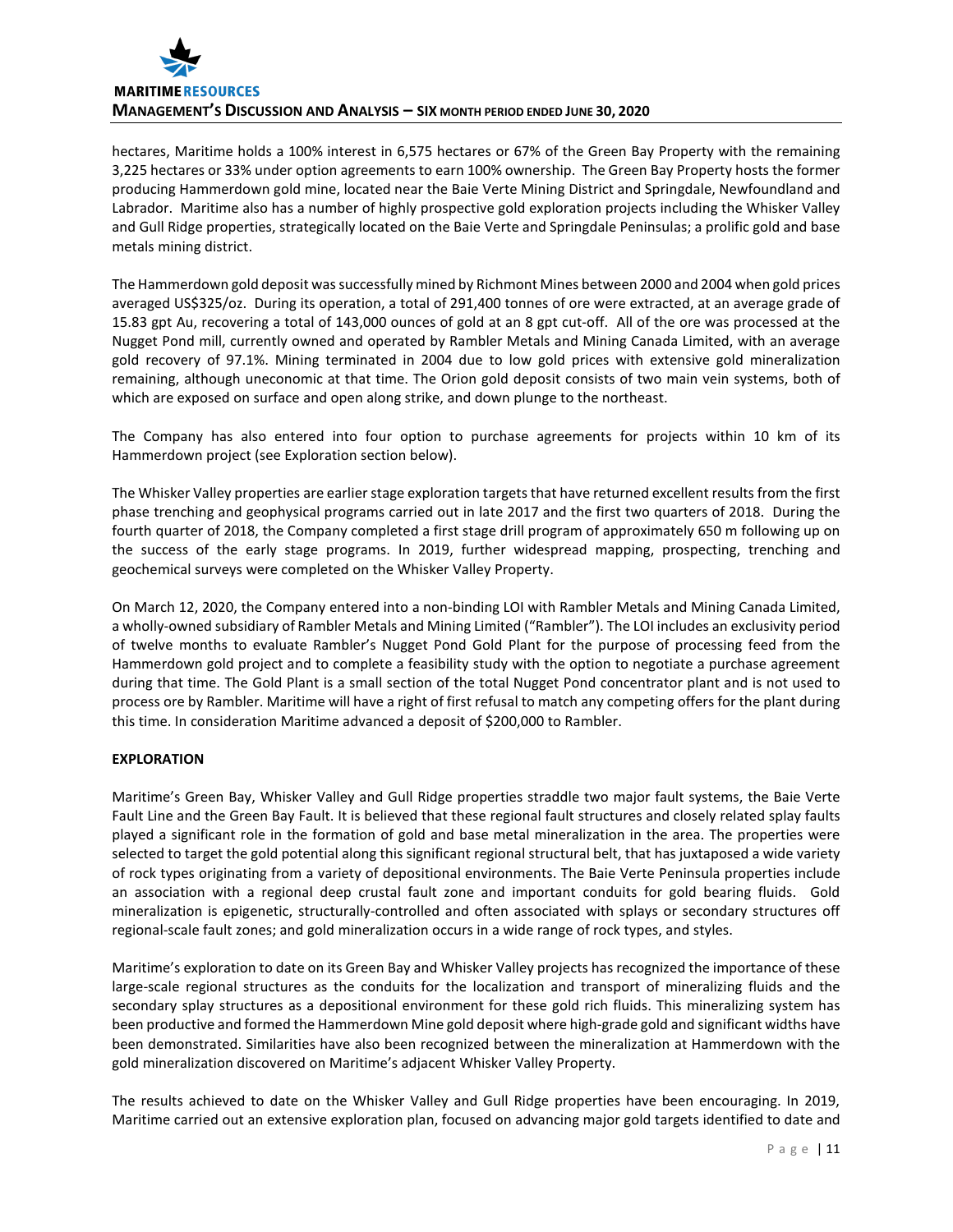

regional property wide exploration to identify new targets that may have been overlooked as a result of the patchwork nature of the historical work. The 2019 program entailed geological and structural mapping, sampling, ground geophysics, trenching and diamond drilling. In July 2019, the Company completed a regional 1,934 line-km and high-resolution airborne gradient magnetic and VLF survey over the Green Bay, Whisker Valley and Gull Ridge properties to enhance the regional geological model and identify prospective corridors and locations for the next phases of detailed ground exploration, including soil geochemical sampling and ground IP surveys.

## **Green Bay Project**

Maritime's Green Bay Property in central Newfoundland and Labrador hosts the Company's gold and base metal deposits. The recently closed (2004) Hammerdown Mine includes the adjacent Rumbullion and Muddy Shag Gold deposits. The Orion Gold deposit is situated 1.5 km to the Southwest and the Lochinvar base-precious metal VMS deposit is located one km east of Hammerdown.

The main Hammerdown deposit is cut off by a major fault and geological interpretations that currently favour that part of the deposit has been offset at depth. An exploration model has been developed to test for the extension of this deposit. The Rumbullion vein system extends for 800 m to the northeast of the current deposit area and represents a further opportunity to add new, shallow resources into the Hammerdown resource base. The optioning of the adjacent Inomin Resources property has added further potential extension to the Rumbullion trend.

## *Hammerdown 2018 - 2020 Drilling Programs*

In June 2020, the Company initiated a 10,000 m drill program on the Hammerdown and Rumbullion gold deposits and has completed 8,776 m of drilling to date which entailed 860 m in 2 outward exploration holes, 6,754 m of infill drilling in 58 holes along with 1,162 m of grade control drilling in 20 holes. Results from 20 infill drilling holes and 6 grade control drilling holes were included in press releases dated July 15 and 27, 2020 and included the following highlights:

- 22.66 gpt Au and 24.86 gpt Ag over 2.50 m, including 64.49 gpt Au and 70.35 gpt Ag over 0.87 m in drill hole MP-20-94
- 29.58 gpt Au and 12.71 gpt Ag over 2.16 m, including 54.49 gpt Au and 23.01 gpt Ag over 1.16 m in drill hole HD-GC-20-03
- 20.31 gpt Au and 3.19 gpt Ag over 2.00 m, including 174.49 gpt Au and 23.7 gpt Ag over 0.23 m in drill hole HD-GC-20-01
- 67.87 gpt Au and 28.6 gpt Ag over 0.48 m in drill hole MP-20-93
- 8.01 gpt Au and 4.82 gpt Ag over 8.88 m, including 75.12 gpt Au and 28.0 gpt Ag over 0.76 m in drill hole MP-20- 79
- 11.43 gpt Au and 7.10 gpt Ag over 1.20 m, including 68.51 gpt Au and 41.60 gpt Ag over 0.20 m in drill hole MP-20-87
- 13.83 gpt Au and 6.15 gpt Ag over 1.83 m in drill hole MP-20-82

*Reported core lengths represent 70-100% of true widths and are supported by well-defined mineralization geometries derived from historical drilling.*

The infill drilling targeted the inferred resources wireframes of both the Hammerdown and Rumbullion deposits within the conceptual mine pit shell. The results will be used to re-define and confirm the Inferred Mineral Resource shapes and convert to Measured and Indicated classifications. The infill drilling results intersected the extensive gold bearing vein system in both deposits

The 2020 grade control holes were designed to define the continuity of near surface high-grade mineralization in the core of the proposed PEA conceptual open pit design. All holes were drilled from north to south on approximately 6 m spaced sections and 10 m spacing on the sections to follow the vein from surface down to 50 m depth, some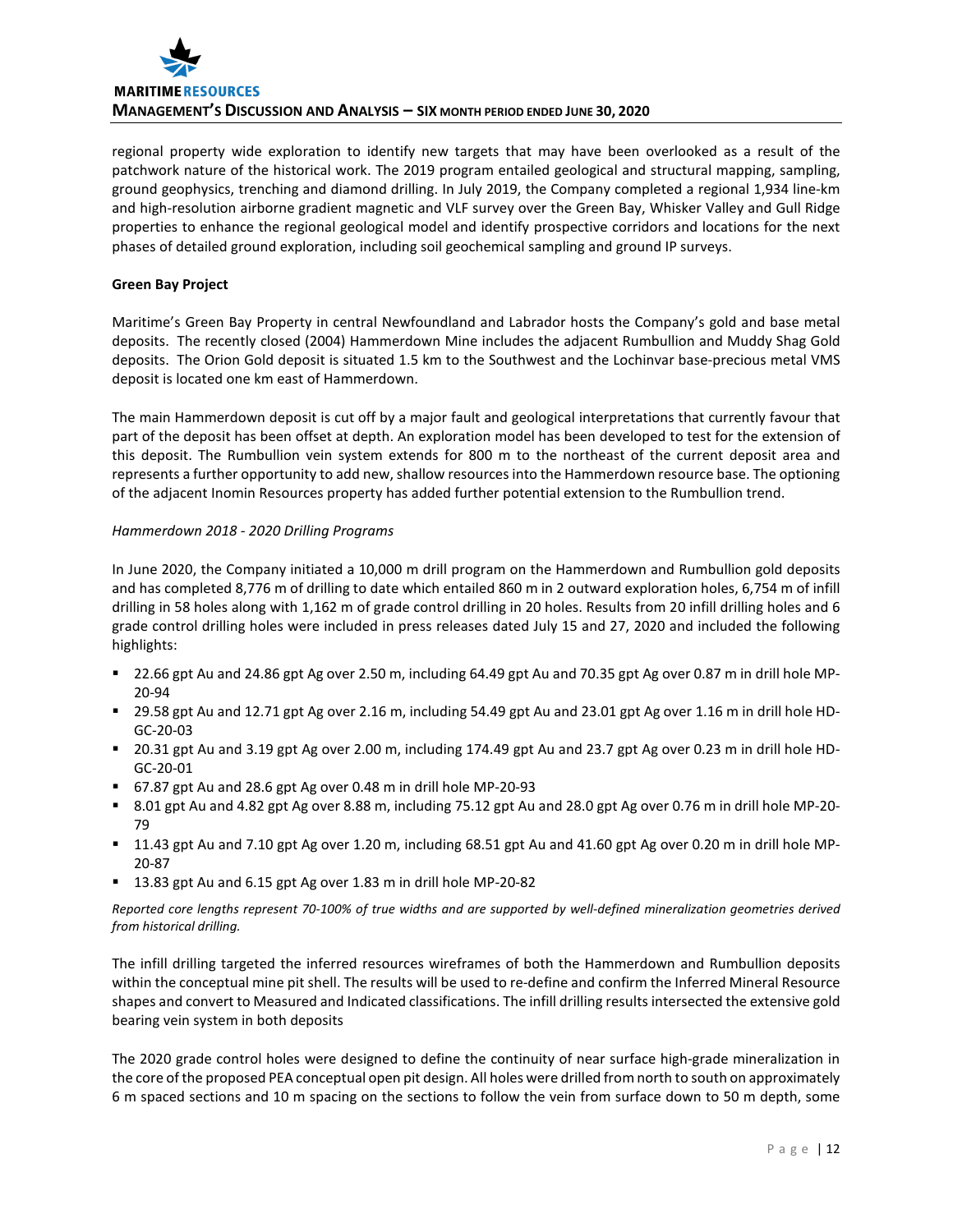holes being extended to intersect additional veins below. The grade control holes all intersected the veins at the targeted depth and many also intersected additional gold bearing veins above and/or below the targeted veins.

Two exploration holes have been completed to date, one of which was designed to test the stratigraphy in the hangingwall to the Hammerdown deposit while the second was collared approximately 500 m to the southwest of Hammerdown to test a magnetic trend similar to that associated with the Hammerdown deposit. These holes are currently being logged and sampled.

The Company intends to complete additional infill drilling to expand on significant intersections in the inferred category as well as continue the drilling of outward exploration targets to test for the Hammerdown deposit offset at depth or along strike. In addition, an infill drilling program is planned for the Orion deposit to target inferred resources to be converted to indicated and measured categories.

The 2019 infill program was completed with a total of 19 diamond drill holes for 3,562 m within the Hammerdown and Rumbullion deposit areas. The purpose of the 2019, and 2018, infill programs was to fill in specific gaps in the data in order to convert additional resources into the higher confidence Measured and Indicated Mineral Resource categories from Inferred.

The 2019 drilling of the Inferred Mineral Resources at the Hammerdown gold deposit was successful in defining the continuity of a number of the gold veins in the hanging wall and footwall to the historical mining, as well as continuity of the vein system below the mined-out areas. It is important to note as well that the 2019 drilling also intersected an intensely altered and mineralized unit referred to as a sheared felsic volcanic (SFV). The SFV unit was also sampled in the 2018 drilling campaign and returned gold grades up to 3.54 gpt Au over 2.63 m (See June 4, 2018 press release). These lower grade intersections are significant in that they are close to surface. Historically this unit was overlooked and was not included in the Mineral Resources and may add additional ounces to the current Hammerdown resource.

Program highlights included (for complete table of assay results and hole locations, see July 11, 2019 press release):

- 13.7 gpt Au over 1.2 m, including 18.0 gpt Au over 0.91 m in drill hole MP-19-64
- 21.2 gpt Au over 1.2 m, including 28.0 gpt Au over 0.9 m in drill hole MP-19-64
- 4.6 gpt Au over 4.8 m, including 15.1 gpt Au over 1.2m in drill hole MP-19-64
- 5.0 gpt Au over 2.4 m, including 54.6 gpt Au over 0.2 m in drill hole MP-19-58
- 3.5 gpt Au over 1.3 m, including 10.3 gpt Au over 0.5 m in drill hole MP-19-57
- 9.9 gpt Au over 1.4 m, including 33.4 gpt Au over 0.4 m in drill hole MP-19-50
- 10.0 gpt Au over 1.1 m, including 53.7 gpt Au over 0.2 m in drill hole MP-19-48
- 15.0 gpt Au over 1.3 m, including 24.3 gpt Au over 0.3 m in drill hole MP-19-66

*Reported core lengths represent 70-100% of true widths and are supported by well-defined mineralization geometries derived from historical drilling.*

# *Hammerdown 2018 Drilling Program on the J, K and L Veins*

The Company completed 1,733 m of drilling in 31 drill holes immediately south of the historical open pit mining area. The program was designed to follow up on the unmined J, K, L and M3 gold rich quartz/sulphide vein system that was outlined from a surface trenching program late 2017 and to test the mineralization in the top 30 m below surface. The goal of the program was to outline a new mineral resource that could potentially be evaluated as a start-up open pit mining operation. During start-up of the original Hammerdown Mine in 2000, Richmont produced approximately 8,500 ounces from the small open pit over a period of just four months before commencing underground operations.

Drill core assays from the Phase 1 diamond drill hole program reported over 100 significant gold assay intercepts in the area immediately southwest and south of the historical open pit mining. A number of the previously designated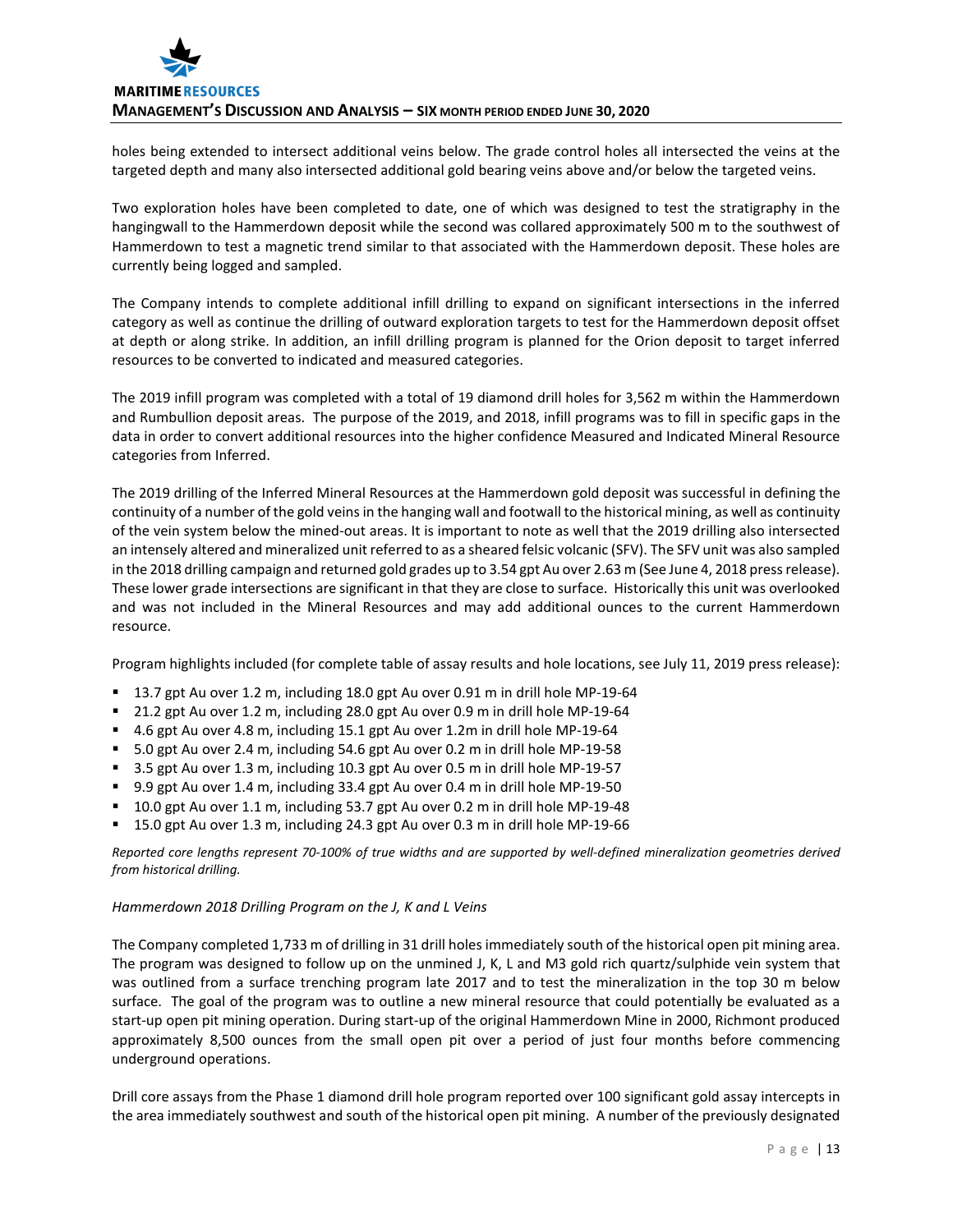

gold vein zones were intersected in the 2018 program including the J, K, L and M3 vein system. The drilling also identified lower grade zones (1 to 5 gpt Au assays) newly designated as the SFV (sheared felsic volcanic) and QFP (quartz feldspar porphyry) which were not adequately sampled and assayed during the historical exploration and mining period. This newly identified lower grade mineralization is close enough to surface to be captured into a new open pit shell or smaller satellite shell.

The Phase 1 drill hole collars were surveyed and brought into the Company's 3D software to evaluate the continuity of zones.

| Vein/Zone        | <b>Drill Hole</b> | <b>From</b> | To    | Width (m) | Au (gpt) |
|------------------|-------------------|-------------|-------|-----------|----------|
| K1 Zone          | MP-18-31          | 22.85       | 23.88 | 1.03      | 6.66     |
|                  | <b>Includes</b>   | 22.85       | 23.21 | 0.36      | 13.79    |
| K2 Zone          | MP-18-31          | 26.75       | 29.00 | 2.25      | 2.11     |
| K3 Zone          | MP-18-31          | 36.20       | 37.72 | 1.52      | 2.78     |
| K1 Zone          | MP-18-34          | 29.83       | 31.03 | 1.20      | 3.12     |
|                  | <b>Includes</b>   | 30.33       | 30.53 | 0.20      | 18.20    |
| K1 Zone          | MP-18-36          | 73.11       | 74.07 | 0.96      | 2.96     |
| <b>SFV</b>       | MP-18-37          | 16.07       | 17.84 | 1.77      | 1.77     |
| K1 Vein          | MP-18-39          | 68.50       | 69.70 | 1.20      | 10.95    |
|                  | <b>Includes</b>   | 69.00       | 69.20 | 0.20      | 54.32    |
| <b>K2 Vein</b>   | MP-18-42          | 12.20       | 13.64 | 1.44      | 27.20    |
|                  | <b>Includes</b>   | 12.70       | 13.14 | 0.44      | 88.60    |
| K3 Vein          | MP-18-42          | 14.53       | 16.29 | 1.76      | 3.87     |
|                  | <b>Includes</b>   | 14.53       | 15.03 | 0.50      | 9.84     |
| <b>SFV</b>       | MP-18-44          | 41.22       | 42.58 | 1.36      | 1.99     |
| <b>SFV</b>       | MP-18-46          | 21.00       | 22.00 | 1.00      | 2.21     |
| <b>QzPy Vein</b> | MP-18-47          | 12.59       | 14.11 | 1.52      | 3.36     |
|                  | <b>Includes</b>   | 13.19       | 13.61 | 0.42      | 11.89    |

During the third quarter of 2018, the Company finalized an Option to Purchase Agreement with Inomin Mines Inc. to earn a 100% interest in a property comprised of two separate claim blocks consisting of a total of 129 claim units covering over 3,225 hectares (the "King's Point Property"). The King's Point Property covers geological extensions to the Company's Hammerdown gold deposit that host a number of high-grade gold veins and base metal occurrences.

The northern claim block is located within two km of the Hammerdown gold deposit. This property covers known extensions of the gold bearing deformation zone that host the Hammerdown and Orion deposits including several narrow gold vein intercepts within the Golden Anchor prospect. These veins are similar to the Hammerdown veins with historic samples assaying up to 3 gpt Au and have never been followed up. Under the terms of the agreement Maritime will earn 100% interest in the Inomin property over a 3-year period by spending \$600,000 making cash payments totalling \$300,000 and issuing 2,000,000 shares of Maritime in accordance with the following schedule:

|                    |               |                      | <b>Minimum required</b> |
|--------------------|---------------|----------------------|-------------------------|
|                    | Cash          | <b>Common shares</b> | exploration expenditure |
|                    |               | #                    |                         |
| Upon approval      | 25,000 (paid) | 500,000 (issued)     |                         |
| September 17, 2019 | 50,000 (paid) | 500,000 (issued)     | 75,000 (incurred)       |
| September 17, 2020 | 100,000       | 500,000              | 150,000                 |
| September 17, 2021 | 125,000       | 500,000              | 375,000                 |
|                    | 300,000       | 2,000,000            | 600,000                 |

Throughout 2019, the Company continued its surface work on the King's Point Property, mainly prospecting, geochemical sampling and mapping on both the historical target as well as new areas.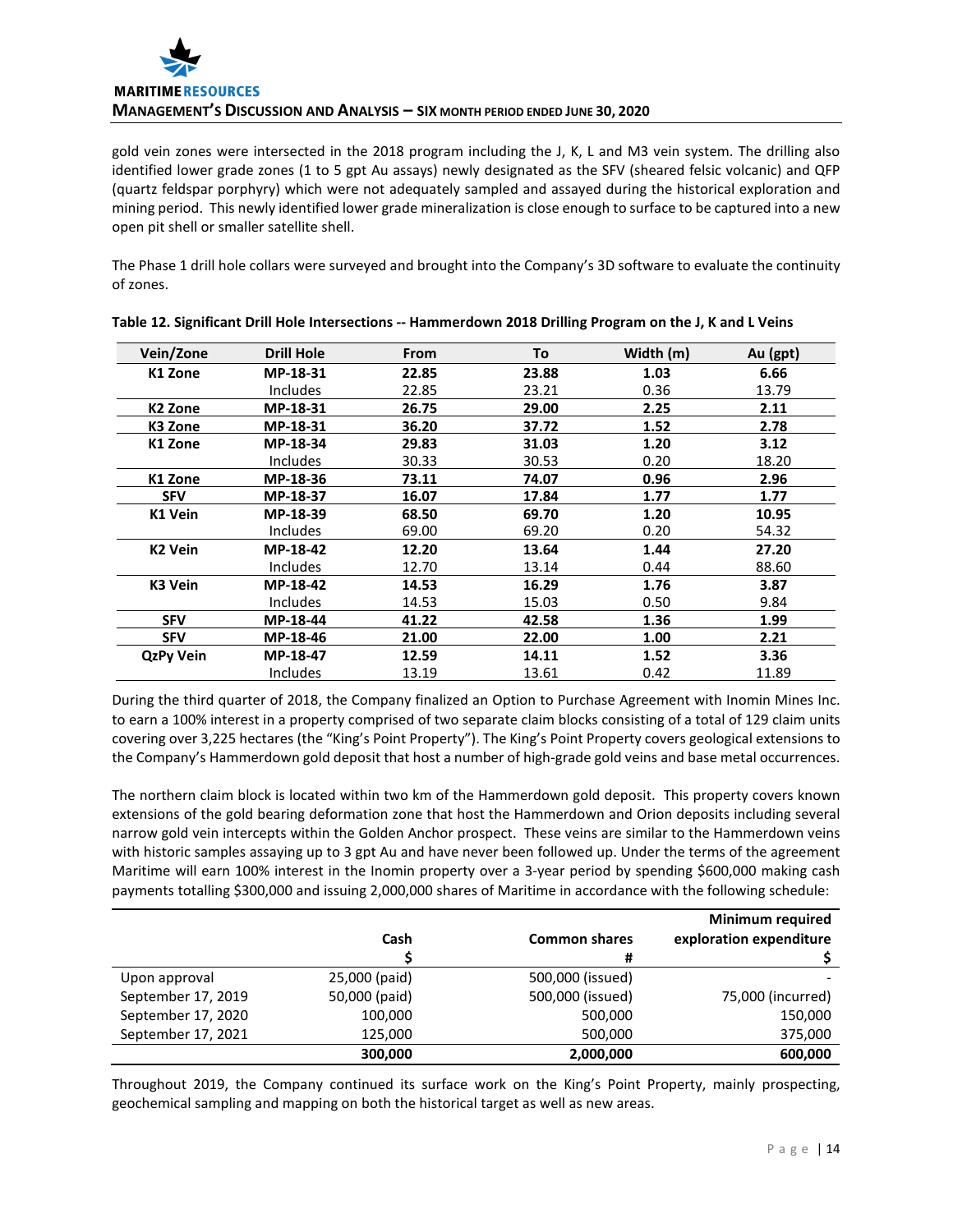On January 22, 2020, the Company entered into an option agreement to earn a 100% interest in the Sprucy Pond property ("Sprucy Pond"), which is contiguous to the Hammerdown project, under the following terms:

|                | Cash          | <b>Common shares</b> |
|----------------|---------------|----------------------|
|                |               | #                    |
| Upon approval  | 10,000 (paid) | 250,000 (issued)     |
| March 10, 2021 | 20,000        | 250,000              |
| March 10, 2022 | 30,000        | 250,000              |
|                | 60,000        | 750,000              |

The 6.25 km<sup>2</sup> Sprucy Pond consists of 25 claim units owned by United Gold and G2B Gold Inc. on a 50/50% basis. Historical work on Sprucy Pond has uncovered abundant angular gold bearing quartz-pyrite float, bearing a strong resemblance to the Hammerdown high grade gold-quartz sulfide veins. With the Sprucy Pond option, the Company increases its land position a further 2.5 km east along the Hammerdown mineralized/structural trend.

The Sprucy Pond project is subject to a 1.0 % NSR of which 50% can be purchased for \$500,000.

# **Whisker Valley Project**

The Whisker Valley project is comprised of 33 licenses, 610 claim units and 15,250 hectares and is located 10 km northwest of the Company's high-grade Hammerdown Gold Project. In August 2019, the Company staked an additional 188 mineral claims, or 47 km<sup>2</sup>, both along strike to the northeast and to the southwest. The Company currently holds 216 square km<sup>2</sup> along a strike length of 31.5 km of the favourable geology that is host to numerous gold prospects and showings.

Two mineralized corridors define the abundance of gold mineralization discovered to date on the Whisker Valley Property, the Whisker Valley Trend and the Middle Arm Fault Trend. The Whisker Valley mineralized corridor occurs within a north-south trending erosional window exposing Burlington Granodiorite between rhyolitic and felsic tuffaceous units of the younger King's Point Volcanic Complex to the east and west. A significant number of gold bearing quartz veins and abundant mineralized float have been discovered along this north south corridor covering an area 3 km north-south by 1.5 km east-west. It is believed that the mineralized corridor continues further to the north and south along the exposed Burlington Granodiorite window.

The Gary gold-bearing quartz vein system is the most significant discovery to date on the property. Trenching has exposed the east-west trending vein system for a distance of 320 m and it remains open in both directions. Historical drilling and 4 holes completed by the Company in 2018 have tested the vein system to a vertical depth of 70 m beneath the trenched area and it remains open at depth. Several stacked quartz veins define the Gary Vein system along much of the 320 m long trenched area, with individual vein widths averaging between 0.3 m and 1 m. Total sulfide content varies between 10% and 30% and is dominated by pyrite with locally abundant chalcopyrite, galena and sphalerite. Systematic channel sampling along the Gary Vein trench have demonstrated continuity of significant gold mineralization along its 320-metre exposed length and over potentially mineable widths. Visible gold has been discovered in numerous locations along the trenched area.

In 2020, Maritime has planned an extensive exploration program on the Whisker Valley Property to follow-up on the encouraging results from the 2019 work. Priority diamond drilling will test the potential strike extension of the Gary vein high grade zone based on geophysical and geochemical results. Other drill targets will include the Mic Mac Lake area where historical drilling intersected significant structurally hosted gold including 10.6 g/t Au over 1.1 m and channel samples of 17.5 g/t Au over 0.55 m along with numerous high grade multi-ounce angular float samples extending over an area of several kilometers. Trenching is currently ongoing in the area of the high-grade boulder field about 1.3 km east of the Gary Vein system. Other trenching and geochemical surveys are planned throughout the property in the 2020 season.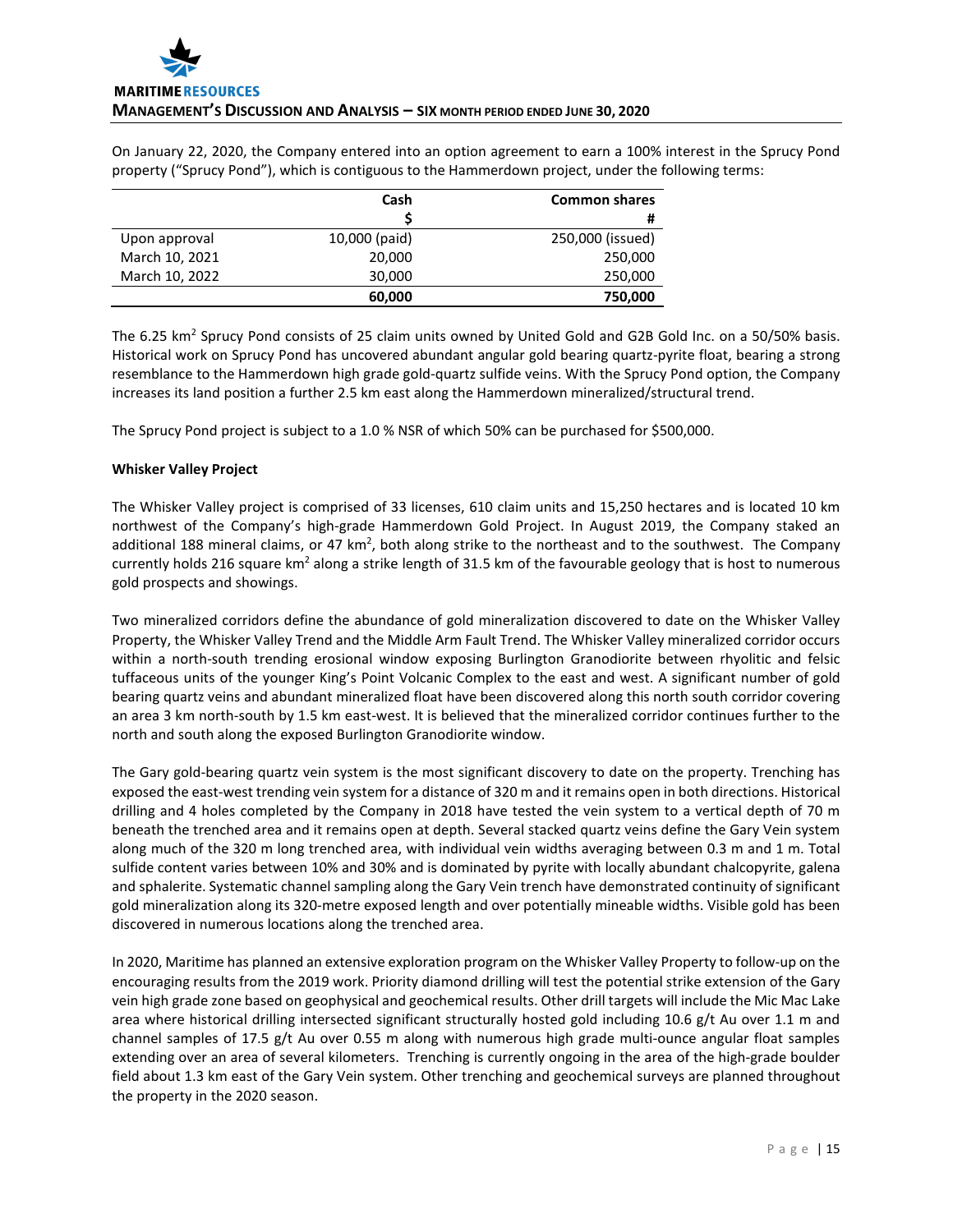

In 2019, Maritime's prospecting team identified a significant new mineralized boulder field located approximately 1.2 km east of the exposed Gary Vein system. A total of 30 angular float samples returning assays between 1.0 and 83.8 gpt Au (average 15.45 gpt Au) were collected in this area and resemble Gary Vein-style mineralization. However, based on the angularity of the float samples, it is believed that they were locally derived and represent an undiscovered proximal bedrock source.

The epigenetic gold-bearing quartz veins at Whisker Valley are of similar style to that seen at Hammerdown. The east-west trend of the Gary quartz vein system and other veins identified along the Whisker Valley mineralized corridor are identical to the trend of the strongest gold vein development at Hammerdown and represents a new target direction to explore for gold deposits in this region.

The Middle Arm Fault mineralized corridor forms an approximate 10 km long by 1 km wide northeast trending curvilinear belt extending northeastward from the west-central part of the property at Micmac Lake. The Micmac-Flatwater Fault and Middle Arm Fault appear to define the northwest boundary of the mineralized corridor. Historical exploration has identified significant gold mineralization along this trend with the majority of the work being focused along the eastern side of Micmac Lake. Abundant gold bearing quartz-sulfide veins, high grade mineralized float and significant coincident gold-in-soil and geophysical anomalies occur in this area.

In 2019, the Company completed an extensive soil sampling program which resulted in the discovery of a 1.6 km long by 0.4 km wide gold-in-soil anomaly located south of Struggler's Pond and within the Middle Arm Fault mineralized corridor. A trenching program was carried out to locate the bedrock source of the gold-in-soil anomaly. Trench 12, located at the western end of the soil anomaly, was successful in exposing a portion of the Middle Arm fault comprising of brecciated granodiorite and pyritized quartz veins at this location. Channel sampling across the zone retuned 2.27 gpt Au over 3.1 m.

Gold mineralization discovered to date along the Middle Arm Fault mineralized corridor occurs within northnortheast trending quartz-sulfide veins and associated brecciated zones hosted by mafic volcanic units of the Micmac Lake Group and by the Burlington Granodiorite. A 2011 drill hole conducted by an earlier operator in the Micmac Lake area discovered a new gold zone that returned 3.15 gpt Au over 3.2 m within a mafic dominated breccia zone containing pyrite, galena, sphalerite and chalcopyrite mineralization. In addition, a narrow quartz vein located above the breccia zone and drilled partially down dip returned 14.23 gpt gold over 1.2 m. Both these intersections are within a 2.4-metre core length of each other and are separated by a mafic dyke. This zone has only seen one drill hole to date.

The Whisker Valley Property exhibits significant gold discovery potential. Maritime has a drilling and trenching dominated exploration program planned for 2020, focusing on: 1) the Gary Vein system, 2) the significant number of under-explored gold targets identified to date on the property and 3) outward exploration to locate new gold targets.

| Vein/Zone      | <b>Drill Hole</b> | From (m) | To $(m)$ | Width (m) | Au (gpt) |
|----------------|-------------------|----------|----------|-----------|----------|
| Gary           | WH-18-01          | 83.50    | 84.49    | 0.99      | 1.69     |
|                | WH-18-01          | 93.45    | 96.64    | 3.19      | 3.16     |
|                | WH-18-01          | 98.30    | 98.50    | 0.20      | 2.65     |
| <b>Jackson</b> | WH-18-02          | 82.80    | 83.60    | 0.80      | 4.08     |
|                | WH-18-02          | 85.41    | 85.70    | 0.29      | 15.18    |
| <b>Ben</b>     | WH-18-03          | 32.07    | 32.19    | 0.12      | 3.05     |
|                | WH-18-03          | 33.89    | 34.09    | 0.20      | 1.52     |
|                | WH-18-03          | 45.10    | 46.07    | 0.97      | 16.04    |
|                | Including         | 45.67    | 46.07    | 0.40      | 36.61    |
| Gary           | WH-18-04          | 42.30    | 42.55    | 0.25      | 5.54     |
|                | WH-18-04          | 73.37    | 73.70    | 0.33      | 24.06    |

## **Table 13. Significant Drill Hole Intersections -- Whisker Valley December 2018 Drill Program**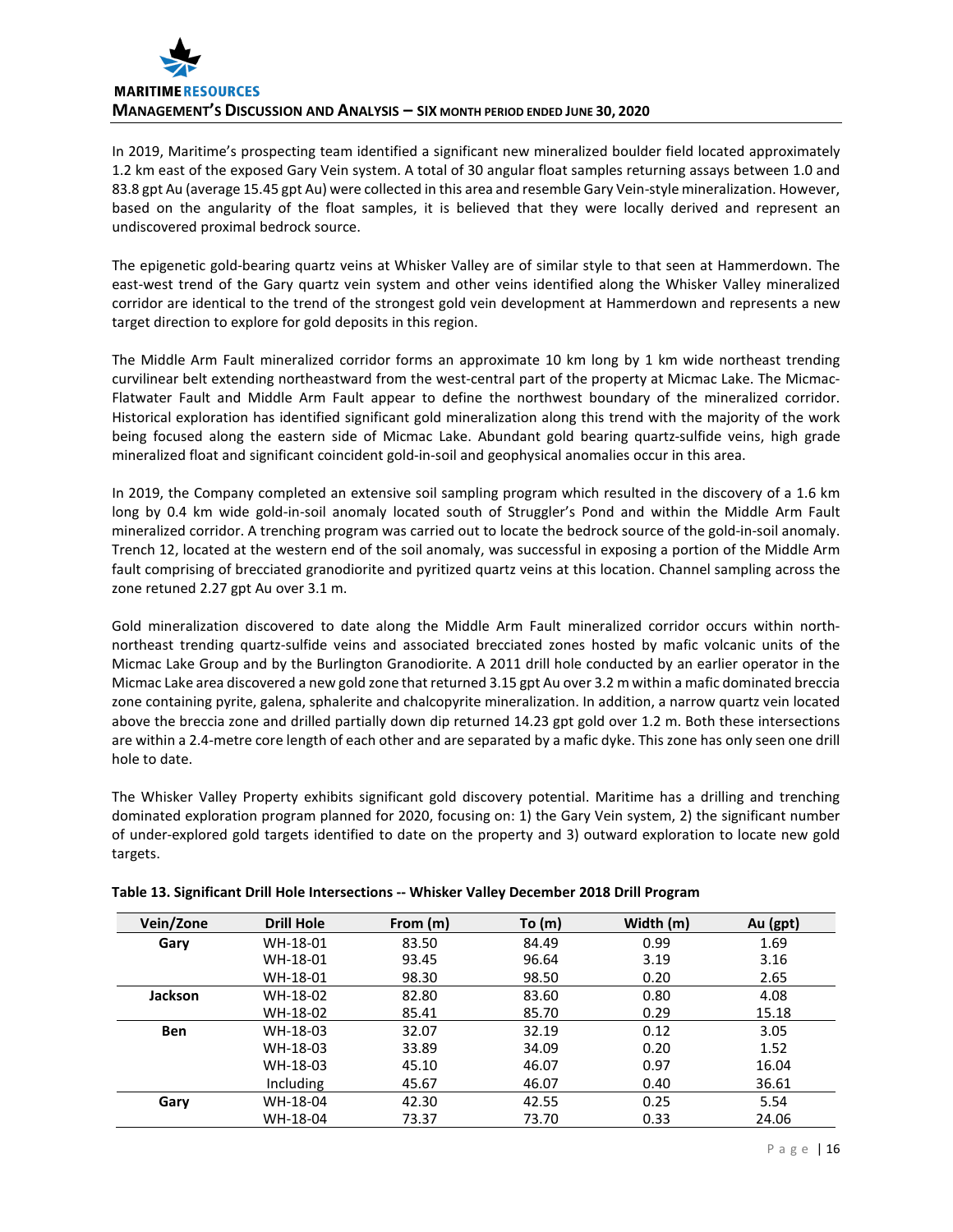#### *Whisker Valley Geophysical Program*

A detailed Induced Polarization (IP) program was completed at Whisker Valley in March of 2018. Approximately 15 line km of surveying was completed on 50 m spaced lines over the new Whisker Valley vein system which has outlined a series of high-grade gold veins as recently reported by Maritime. The gold veins carry disseminated pyrite and base metals sulphides which are detectable by the IP geophysical method. The 2018 IP Survey was designed to test the depth potential of the known vein system as well as search for extensions to the east and west ends of the veins. The last vein exposures at the east and west ends were channel sampled returning high-grade gold assay results exceeding 10 gpt Au on the west end and 20 gpt Au on the east end. The gold veins carry with them disseminated pyrite and base metals sulphides which are detectable by the IP geophysical method. The detailed IP program was completed in February and March 2018 and covered approximately 10-line km on 50 m spaced lines.

Interpretation of the IP Survey by consulting Geophysicist Cliff Candy, P.Geo., of Frontier Geosciences, outlined four significant anomalous responses in the survey area. The IP survey returned a strong positive response over a continuous 500 m target area. This survey demonstrated anomalous values over the entire length of the known vein system and further extends the target area 200 m to the east and 100 m to the west.

The geophysical anomalies generally show increasing in strength with depth, indicating increasing sulphides in deeper portions of the veins. The strongest IP response is over the 50 m long Gary Vein and extends for further 150 m to the east, likely due to the presence of sulphides which is associated with gold at the Gary Vein.

In March 2019, a walking magnetic survey was completed over the immediate areas of the Gary Vein trench. The detailed survey indicated the relationship of the mineralized veins to magnetic rock units interpreted to be magnetic mafic dykes. The new magnetics also defined previously unknown fault structures that influence the vein extensions.

## *Whisker Valley Option Agreements*

On February 27, 2017, the Company entered into an agreement to acquire a 100% interest in the Whisker Valley Property in the Baie Verte mining district of Newfoundland and Labrador, Canada, under the following terms:

|                |               |                      | <b>Minimum required</b> |
|----------------|---------------|----------------------|-------------------------|
|                | Cash          | <b>Common shares</b> | exploration expenditure |
|                |               | #                    |                         |
| Upon approval  | 25,000 (paid) | 100,000 (issued)     |                         |
| March 22, 2018 | 20,000 (paid) | 150,000 (issued)     | 100,000 (incurred)      |
| March 22, 2019 | 30,000 (paid) | 200,000 (issued)     | 250,000 (incurred)      |
| March 22, 2020 | 50,000 (paid) | 250,000 (issued)     | 300,000 (incurred)      |
| March 22, 2021 | 75,000        | 300,000              | 500,000                 |
| March 22, 2022 | 100,000       | 500,000              | 500,000                 |
|                | 300,000       | 1,500,000            | 1,650,000               |

The Company is required to make an additional payment to the optionors of \$50,000 on each of the first, second and third anniversary upon full exercise of its option having issued all of the payments and shares and incurred all of the expenditures. The property is subject to a 2.5 % NSR, of which 1% can be purchased for \$1,000,000 on or before the end of the second anniversary of commencement of commercial production.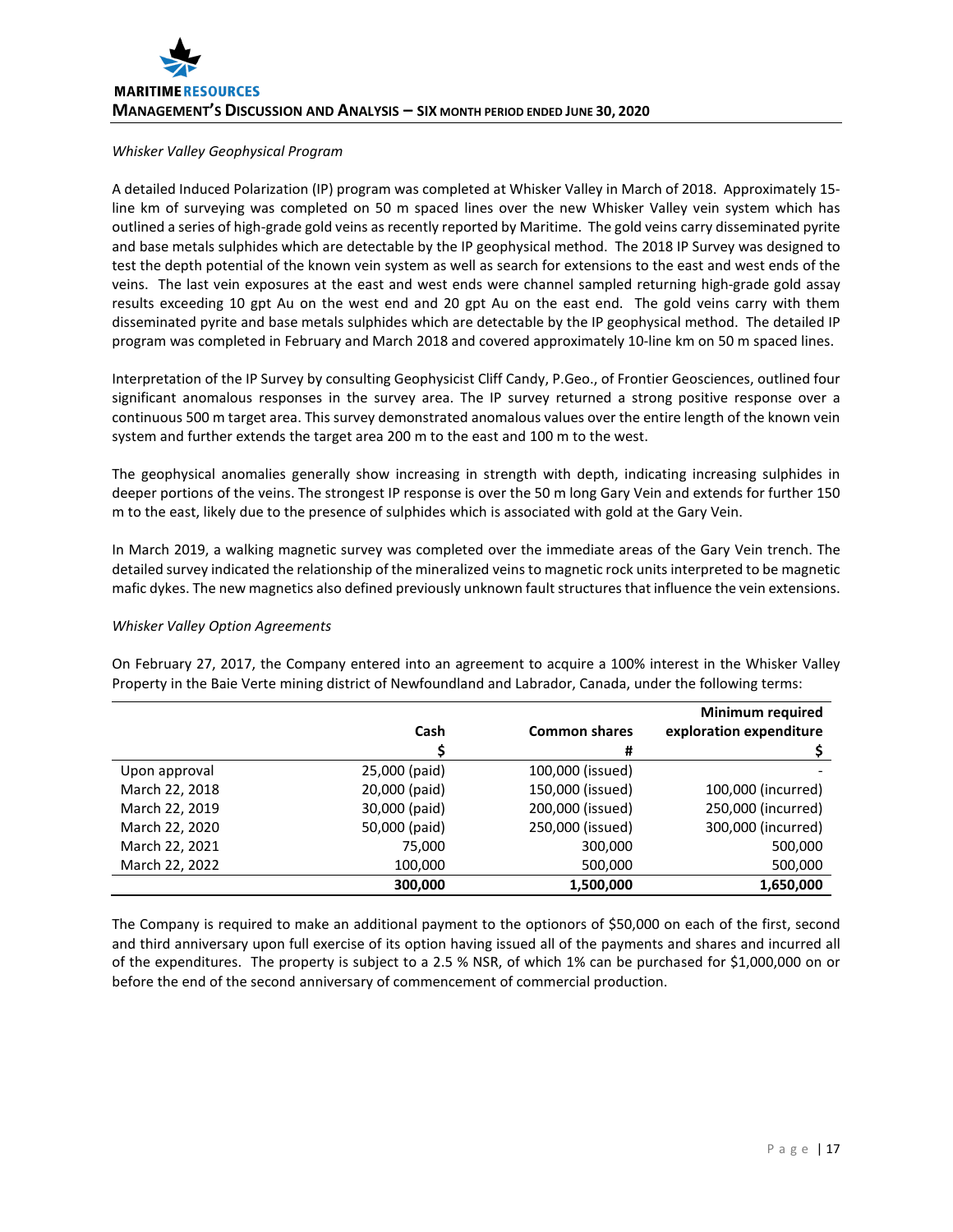

On December 1, 2017, the Company also added to the Whisker Valley project by entering into an option agreement to acquire 100% interest in the Strugglers Pond property in Newfoundland and Labrador, Canada (contiguous to Whisker Valley), under the following terms:

|                   |               |                      | <b>Minimum required</b> |
|-------------------|---------------|----------------------|-------------------------|
|                   | Cash          | <b>Common shares</b> | exploration expenditure |
|                   |               | #                    |                         |
| Upon approval     | 2,000 (paid)  | 10,000 (issued)      | 5,000 (incurred)        |
| December 27, 2018 | 3,000 (paid)  | 15,000 (issued)      | 25,000 (incurred)       |
| December 27, 2019 | 10,000 (paid) | 25,000 (issued)      | 50,000 (incurred)       |
| December 27, 2020 | 15,000        | 50,000               | 120,000                 |
|                   | 30,000        | 100,000              | 200,000                 |

The Company exercised its option in full to acquire 100% interest in the El Strato property in Newfoundland and Labrador, Canada (contiguous to Whisker Valley) under the following terms:

|                   | Cash          | <b>Common shares</b> |
|-------------------|---------------|----------------------|
|                   |               | #                    |
| Upon approval     | 5,000 (paid)  | 250,000 (issued)     |
| November 23, 2018 | 10,000 (paid) | 250,000 (issued)     |
| November 23, 2019 | 25,000 (paid) | 250,000 (issued)     |
|                   | 40,000        | 750,000              |

The Strugglers Pond and El Strato properties are subject to separate 2% NSR royalties, of which 1% can be purchased for \$1,000,000 on or before the end of the second anniversary of commercial production.

## **Gull Ridge Project**

In January 2019, the Company staked the new Gull Ridge project claims which include approximately 6,450 hectares on 258 claim units situated in the southern part of the Baie Verte Peninsula. The Gull Ridge Property has been recognized by Maritime as a significantly underexplored target area for base and precious metals. During the 2019 exploration season Maritime completed a comprehensive compilation of all historical exploration data over the Gull Ridge Property area. Field work in 2019 consisted of field mapping, prospecting and focused geochemistry.

## **FINANCIAL POSITION**

## **Cash**

Cash totaled \$3,199,622 as at June 30, 2020, compared to \$1,827,157 as at December 31, 2019. The increase in cash was mainly due to private placement financing which closed in May 2020 partially offset by expenditures on the Company's exploration activities and the PEA for the Hammerdown project, corporate general and administrative expenses. The Company's Canadian cash are held on deposit or in highly liquid, fully redeemable Guaranteed Investment Certificates with a major Canadian bank.

## **Receivables**

Receivables of \$112,873 as at June 30, 2020, compared to \$161,546 as at December 31, 2019 related mainly to input sales tax.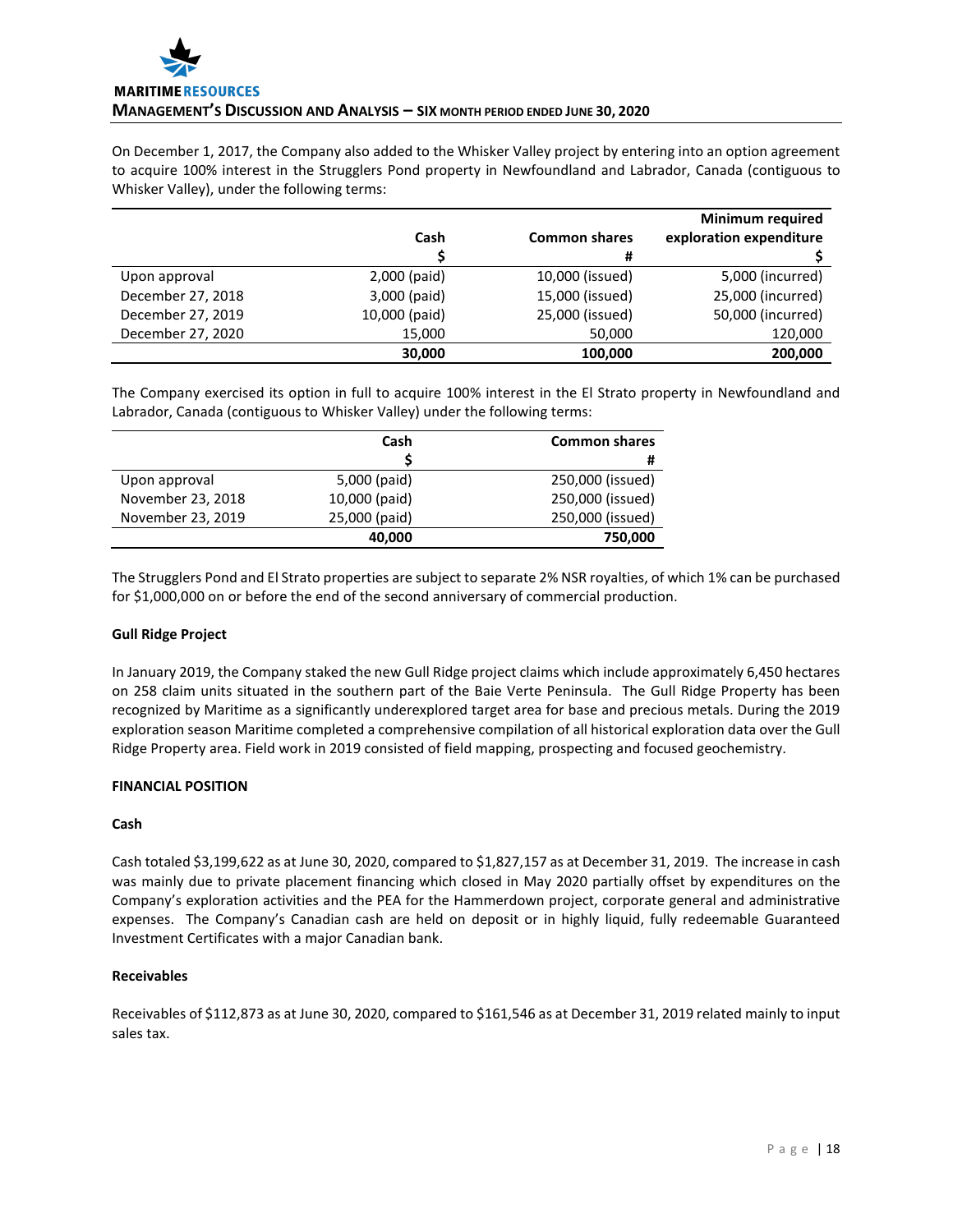## **Property and equipment**

#### *Vehicles*

During the year ended December 31, 2019, the Company purchased two vehicles for use at its exploration properties for a total expenditure of \$30,451 less accumulated amortization expense of \$9,304 resulting in a carrying book value of \$21,147 at June 30, 2020.

# *Right of use asset and lease liability*

The Company has applied IFRS 16 using the modified retrospective approach which requires the cumulative effect of initial application to be recognized in retained earnings at January 1, 2019. On adoption of IFRS 16, the Company recognized a lease liability for an office lease previously classified as an operating lease under IAS 17. The liability was measured at the present value of the remaining lease payments, discounted using the Company's applicable incremental borrowing rate as of January 1, 2019 of 8% and assumes Maritime will not renew the lease upon termination. On transition, the associated right of use asset was measured at \$106,720 being the amount equal to the lease liability and was reduced by \$32,036 during the three month period ended September 30, 2019 due to a reduction in future monthly lease payments. The Company's office lease was terminated on March 31, 2020, the lease liability was reduced to \$nil and there are no further obligations under the lease.

The Company has elected not to recognize a right of use asset and lease liability for a month to month sub lease that is has for its Toronto office which does not meet the definition of an enforceable contract under IFRS 16. The lease payments associated with this lease are charged directly to the statement of loss and comprehensive loss. During the three and six month periods ended June 30, 2020, the Company incurred operating lease costs of \$16,287 (2019 – \$13,050) and \$32,573 (2019 – \$21,750), respectively, for an office lease not included in lease liabilities.

## **Mineral properties**

Expenditures incurred on the Company's Green Bay, Whisker Valley and Gull Ridge properties, follow:

|                               | <b>Green Bay</b> | <b>Whisker Valley</b> | <b>Gull Ridge</b> | <b>Total</b> |
|-------------------------------|------------------|-----------------------|-------------------|--------------|
|                               |                  |                       |                   | \$           |
| Balance, December 31, 2018    | 7,154,416        | 586,428               |                   | 7,740,844    |
| Acquisition costs - cash      | 50,765           | 80,320                | 3,870             | 134,955      |
| Acquisition costs - shares    | 42,500           | 39,750                |                   | 82,250       |
| <b>Exploration expenses:</b>  |                  |                       |                   |              |
| Drilling and assaying         | 851,326          | 141,910               | 7,329             | 1,000,565    |
| Geology                       | 710,573          | 773,197               | 32,570            | 1,516,340    |
| Property                      | 52,257           |                       |                   | 52,257       |
| Geophysics                    | 217,863          | 65,765                | 25,238            | 308,866      |
| Pre-feasibility study update  | 1,155,555        |                       |                   | 1,155,555    |
|                               | 3,080,839        | 1,100,942             | 69,007            | 4,250,788    |
| Less: Recoveries and grants   | (65,250)         |                       |                   | (65,250)     |
| Net additions                 | 3,015,589        | 1,100,942             | 69,007            | 4,185,538    |
| Balance, December 31, 2019    | 10,170,005       | 1,687,370             | 69,007            | 11,926,382   |
| Acquisition costs - cash      | 10,000           | 50,000                |                   | 60,000       |
| Acquisition costs - shares    | 16,250           | 13,750                |                   | 30,000       |
| <b>Exploration expenses:</b>  |                  |                       |                   |              |
| Drilling and assaying         | 255,139          |                       |                   | 255,139      |
| Geology                       | 314,896          | 86,096                |                   | 400,992      |
| Property                      |                  | 850                   |                   | 850          |
| Pre-feasibility study update  | 691,299          |                       |                   | 691,299      |
|                               | 1,287,584        | 150,696               |                   | 1,438,280    |
| Less: Recoveries and grants   | (82, 800)        |                       |                   | (82,800)     |
| Net additions                 | 1,204,784        | 150,696               |                   | 1,355,480    |
| <b>Balance, June 30, 2020</b> | 11,374,789       | 1,838,066             | 69,007            | 13,281,862   |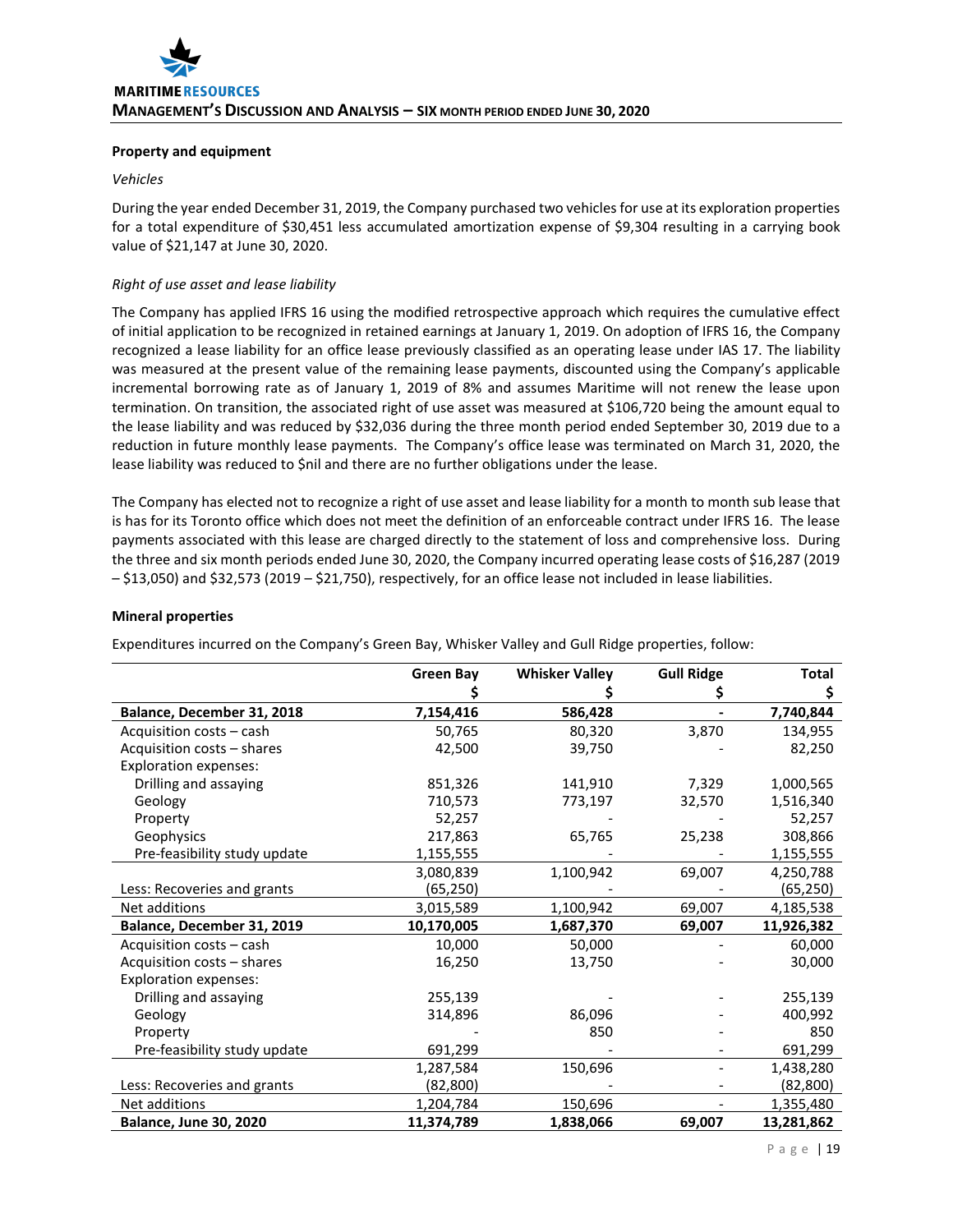

During the six month period ended June 30, 2020, the Company received \$82,800 (2019 - \$65,250) pursuant to an application made with the Government of Newfoundland and Labrador in respect of the Newfoundland and Labrador Mineral Incentive Junior Exploration Assistance Program (JEAP) grant for exploration conducted during 2019 and 2018, respectively.

#### **Accounts payable and other liabilities**

As at June 30, 2020, accounts payable and accrued liabilities were \$568,409 (December 31, 2019 – \$453,070) and relate mainly to activities at the Company's exploration projects during the period.

## **Private placements and flow-through premium liability**

 On May 14, 2020, the Company closed a non-brokered private placement raising aggregate gross proceeds of \$3,500,000 through the issuance of a combination of Common Shares at a price of \$0.06 per Common Share and FT Shares at a price of \$0.065 per FT Share. The Company issued a total of 21,626,666 Common Shares and 33,883,076 FT Shares pursuant to the private placement. The flow-through shares were issued at a premium of \$169,415. Pursuant to the Company incurring eligible flow-through expenditures, the flow-through premium liability has been reduced to \$140,749 and \$28,667 was recognized into income during the three and six month period ended June 30, 2020, respectively. The net proceeds will be used by the Company to continue exploration and progress towards development of the Hammerdown Gold Project, as well as for working capital and general corporate purposes.

Dundee Goodman Merchant Partners ("DGMP"), a division of Goodman & Company, Investment Counsel Inc., Sprott Capital Partners LP ("SCP") and Canaccord Genuity Corp. ("CG"), acted as advisors to the Company. The Company agreed to pay aggregate finders' and advisory fees of up to 5% in cash of the gross sales of Common Shares and FT Shares. An aggregate of 666,864 Common Shares were issued to SCP as commission. The cash finders' and advisory fees amounted to an aggregate of \$94,518, including \$28,069 to DGMP, \$16,449 to CG, \$15,000 to EDE Asset Management and \$35,000 to Laurentian Bank Securities Inc.. Legal, regulatory and other cash costs associated with the private placement totalled \$68,877.

Dundee Resources Limited, an affiliate of DGMP and an "interested party" of the Company, and affiliates of SCP who may be considered "interested parties" of the Company, each subscribed for Common Shares and FT Shares under the Offering. Dundee Resources Limited subscribed for 9,356,383 Common Shares having a subscription price of \$561,383 and affiliates of SCP subscribed for 5,337,283 Common Shares and 15,692,308 FT Shares having an aggregate subscription price of \$1,340,237. As a result of the closing of the Offering, Dundee Corporation's wholly owned subsidiary, Dundee Resources Limited, now owns 46,288,419 Common Shares of Maritime, representing an approximate 18.83% interest; and SCP, including its affiliates, now owns 30,353,968 Common Shares of Maritime, representing an approximate 12.3% interest. DGMP was paid finders' and advisory compensation and SCP was issued Common Shares as commission as outlined above.

 Pursuant to a non-brokered private placement on April 24, 2019, the Company issued 36,755,000 units ("Units") at a price if \$0.10 per Unit and 20,141,662 flow-through units ("FT Units") at a price of \$0.12 per FT Unit for gross proceeds of \$6,092,500.

Each Unit consisted of one common share and one-half of one transferable common share purchase warrant ("Warrant"). Each whole Warrant entitles the holder to acquire one common share of the Company at a price of \$0.15 per common share for a period of 24 months following the closing date of the Offering (the "NFT Warrants"). Each FT Unit consisted of one common flow-through share and one half of one transferable common share purchase warrant ("FT Warrant"). Each whole FT Warrant entitles the holder to acquire one non flow-through common share of the Company at a price of \$0.15 per common share for a period of 24 months following the closing date of the Offering (the "FT Warrants").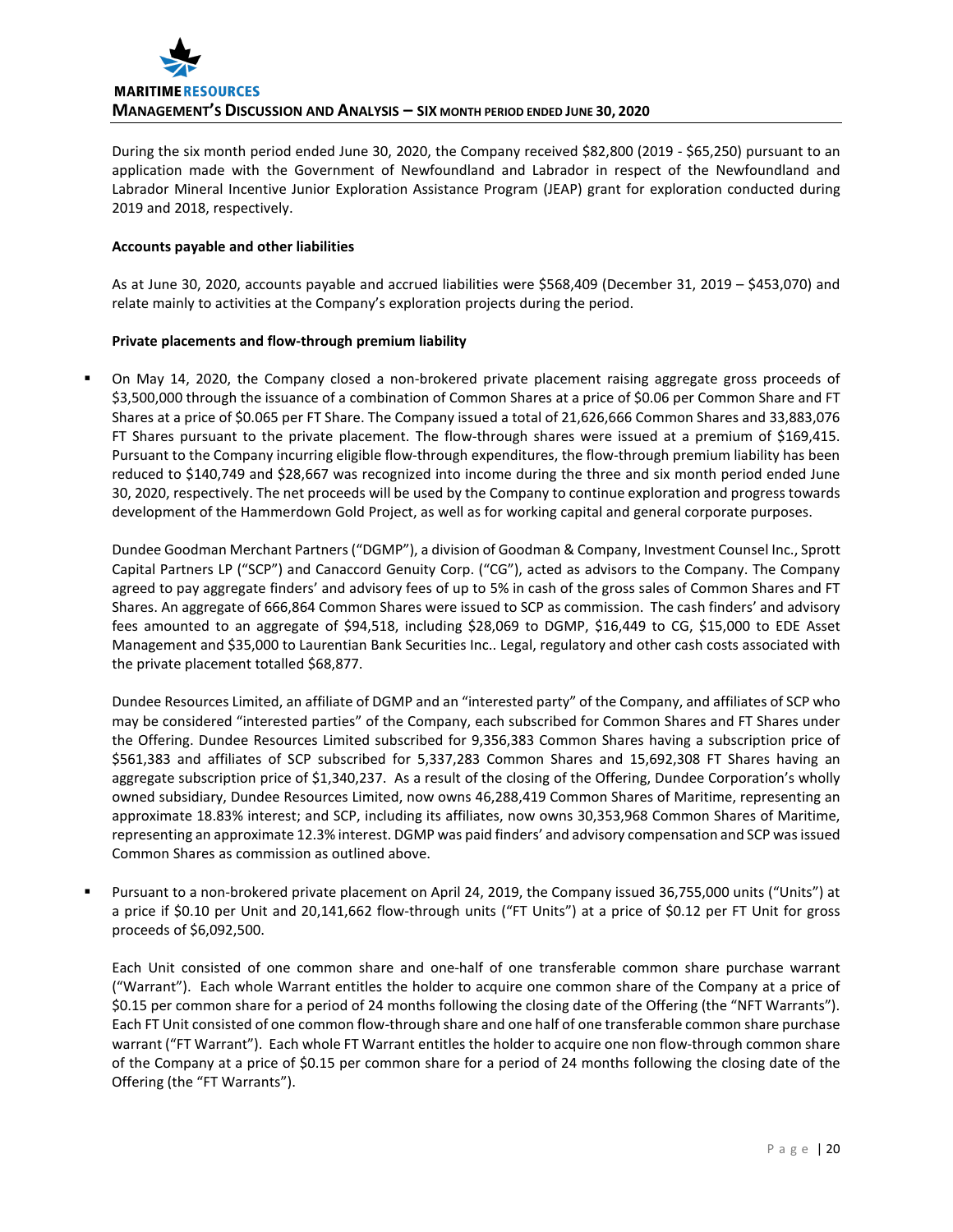The flow-through shares were issued at a premium of \$402,833. Pursuant to the Company incurring eligible flowthrough expenditures, the flow-through premium liability has been reduced to \$nil and the remaining \$15,612 was recognized into income during the three month period ended June 30, 2020.

The Company paid aggregate finders' and advisory fees to certain brokers of \$412,909 and 3,863,294 finders' warrants valued at \$126,562, including \$156,532 and 1,563,273 finders' warrants to Dundee Goodman Merchant Partners, a division of Goodman & Company, Investment Counsel Inc. As an advisor, Sprott Capital Partners LP received \$156,532 and 1,563,273 finders' warrants, and for certain orders, received finders' fees in the aggregate of \$11,995, for services related to its engagement. Following the financing, Dundee Corporation's wholly owned subsidiary, Dundee Resources Limited now owns 36,932,036 shares of Maritime, representing an approximate 19.54% interest.

The fair value attributed to the finders' warrants was determined using the Black-Scholes valuation model using the following assumptions: Risk free interest rate of 1.63%, expected life of two years, and volatility rate of 80.56%. Each finders' warrant entitles the holder to purchase one common share of the Company at a price of \$0.15 per finders' warrant share for a period of 24 months following the closing date of the Offering.

| Flow-through premium liability               |            |
|----------------------------------------------|------------|
| Balance - December 31, 2018                  | 128.738    |
| Flow-through premium liability additions     | 402,833    |
| Settlement of flow-through premium to income | (483, 972) |
| Balance - December 31, 2019                  | 47,599     |
| Flow-through premium liability additions     | 169,415    |
| Settlement of flow-through premium to income | (76,265)   |
| Balance - June 30, 2020                      | 140,749    |

## **Shares issuances related to property option agreements**

During the six month period ended June 30, 2020, the Company issued 250,000 common shares valued at \$16,250 in connection with the Sprucy Pond property and 250,000 common shares valued at \$13,750 in connection with the Whisker Valley Property. During the year ended December 31, 2019, the Company issued 500,000 common shares, valued at \$42,500, in connection with the Inomin property; 200,000 common shares, valued at \$19,000, in connection with the Whisker Valley Property; 250,000 common shares, valued at \$18,750, in connection with the El Strato property; and 25,000 common shares, valued at \$2000, in connection with the Strugglers Pond property.

# **Royalty units**

During fiscal 2016, the Company issued Royalty Units with a price of \$0.01 per Royalty Unit, and, subject to written consent of the Company, may be assigned or transferred in their entirety only. The proceeds of \$210,700 received in relation to the Royalty Units has been recorded as a Royalty Reserve within Equity. Royalty Units will return 100% of the original investment made by the purchasers and is to be paid out of production from the Company's Green Bay project. The likelihood of the project going into production cannot be determined at this time. Total royalties payable from the Royalty Units ("Royalty Payment") are capped at \$3,440,500 being the price for which the Equity Units (comprised of common shares and common share warrants) and Royalty Units were purchased. Royalty Payments will be made annually beginning on the first anniversary of the date of commencement of commercial production for the Project. Royalty Payments will be funded solely from 10% of annual net cash flow from the Project, with net cash flow representing net production revenues realized from the Project after deduction of all Project operating and debt servicing costs. At the option of the Company, Royalty Payments will be paid either in cash or in gold.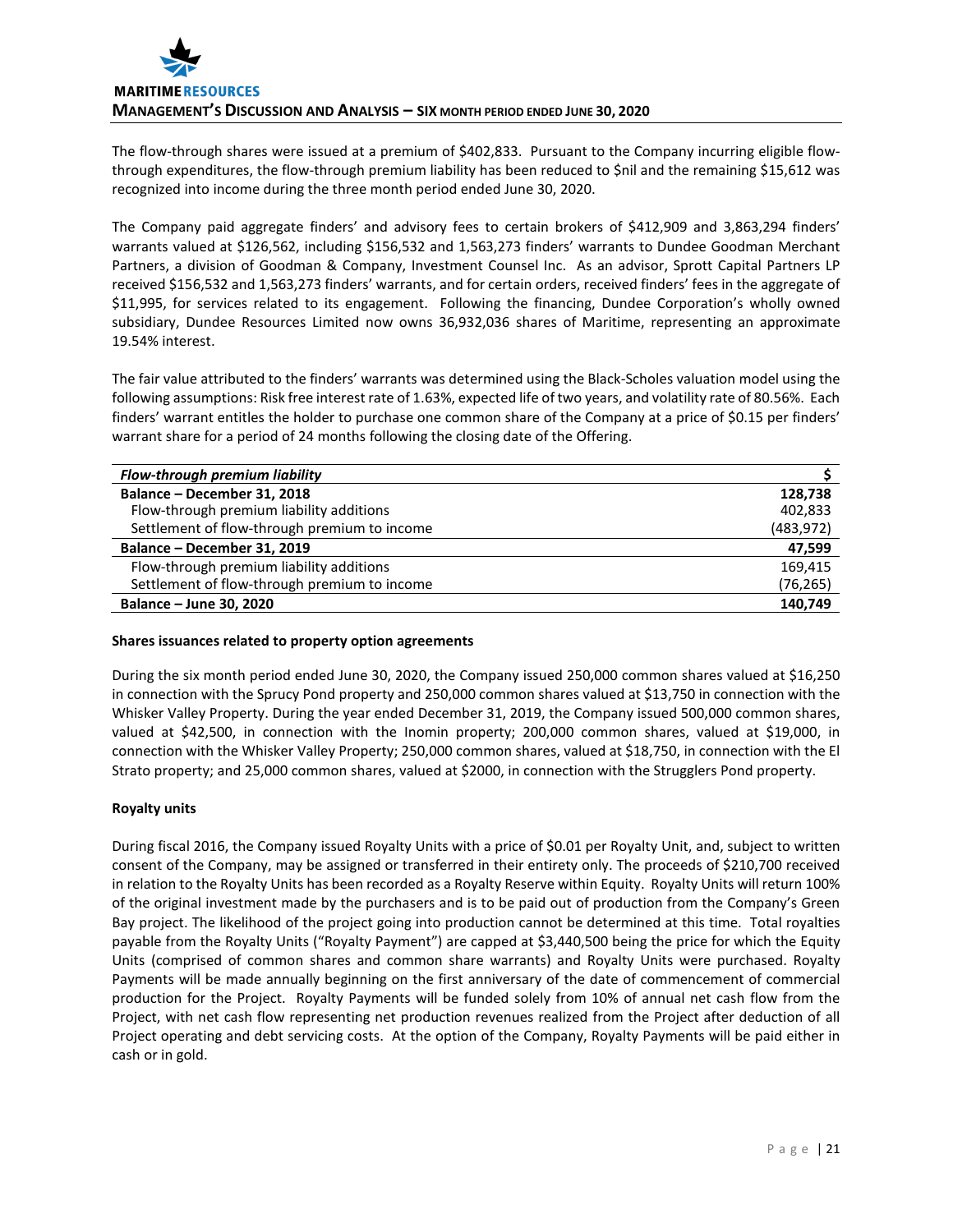

#### **RESULTS OF OPERATIONS**

|                                     | Three months ended June 30 |            |            |               | Six months ended June 30 |           |  |
|-------------------------------------|----------------------------|------------|------------|---------------|--------------------------|-----------|--|
|                                     | 2020                       | 2019       | Change     | 2020          | 2019                     | Change    |  |
|                                     | \$                         | S          | S          | \$            | \$                       | Ş         |  |
| <b>Expenses</b>                     |                            |            |            |               |                          |           |  |
| Salaries and benefits               | 155,096                    | 137,320    | (17, 776)  | 311,786       | 231,634                  | (80, 152) |  |
| Severance                           |                            |            |            |               | 884,497                  | 884,497   |  |
| Administration                      | 46,014                     | 76,744     | 30,730     | 91,342        | 152,383                  | 61,041    |  |
| <b>Business development</b>         |                            |            |            | 200,000       |                          | (200,000) |  |
| Consulting                          | 2,860                      |            | (2,860)    | 2,860         | 28,000                   | 25,140    |  |
| Professional fees                   | 19,564                     | 19,976     | 412        | 21,657        | 47,424                   | 25,767    |  |
| Directors' fees and expenses        | 19,922                     | 20,093     | 171        | 39,928        | 37,593                   | (2, 335)  |  |
| Investor relations and promotion    | 122,065                    | 32,792     | (89, 273)  | 144,617       | 45,270                   | (99,347)  |  |
| Share based payment                 | 360,637                    | 320,488    | (40,149)   | 363,032       | 320,488                  | (42, 544) |  |
| Depreciation                        | 2,537                      | 21,344     | 18,807     | 20,012        | 42,688                   | 22,676    |  |
| Interest expense on lease liability |                            | 1,586      | 1,586      | 138           | 3,584                    | 3,446     |  |
|                                     | (728,695)                  | (630, 343) | (98,352)   | (1, 195, 372) | (1,793,561)              | 598,189   |  |
| Interest income                     | 4,329                      | 22,868     | (18,539)   | 10,127        | 28,449                   | (18, 322) |  |
| Flow-through premium liability      | 44,279                     | 91,220     | (46,941)   | 76,265        | 144,545                  | (68, 280) |  |
| Loss for the period                 | (680,087)                  | (516,255)  | (163, 832) | (1,108,980)   | (1,620,567)              | 511,587   |  |

For the three and six month period ended June 30, 2020, the Company incurred a loss and comprehensive loss in the amount of \$680,087 (2019 – \$516,255) and \$1,108,980 (2019 – \$1,620,567), respectively. Expenses during the six months ended June 30, 2020 were lower than the comparative period mainly due to the payment of severance of \$884,497 to the former management team of the Company partially offset by lower corporate expenses during the period (See Transactions with Related Parties below).

On March 12, 2020, the Company entered into a LOI with Rambler Metals and Mining Canada Ltd., a wholly-owned subsidiary of Rambler. The LOI includes an exclusivity period of twelve months to evaluate Rambler's Nugget Pond Gold Plant for the purpose of processing feed from the Hammerdown Gold Project and to complete a feasibility study with the option to negotiate a purchase agreement during that time. In consideration Maritime advanced a deposit of \$200,000 to Rambler.

During the three and six month periods ended June 30, 2020, the Company incurred \$16,287 (2019 – \$13,050) and \$32,573 (2019 – \$21,750), respectively, for an office lease included in Administration in the statement of loss and comprehensive loss and not included in lease liabilities.

During the six month period ended June 30, 2020, the Company granted 6,000,000 (2019 – 4,850,000) stock options to directors, officers, consultants and employees of the Company, of which 5,650,000 (2019 – 4,650,000) vest immediately and 87,500 will vest every three months, for one year, beginning three months from the date of grant, totaling 350,000 (2019 – 200,000). Share based payments recognized during the six months ended June 30, 2020 of \$360,637 (2019 – \$320,488). During the six month period ended June 30, 2020, 50,000 unvested (2019 – 395,000 vested) stock options were cancelled or expired resulting in a reversal of \$nil (2019 – \$97,571) from reserves to deficit. The total fair value of unvested options that will be recognized in the statement of loss in future periods amounts to \$23,215 at June 30, 2020 (2019 – \$12,255).

Pursuant to qualifying flow-through expenditures incurred during the three and six month periods ended June 30, 2020, the flow-through premium liability was reduced by \$44,279 (2019 – \$91,220) and \$76,265 (2019 – \$144,545), respectively, and recorded in income as recognition of the flow-through premium liability.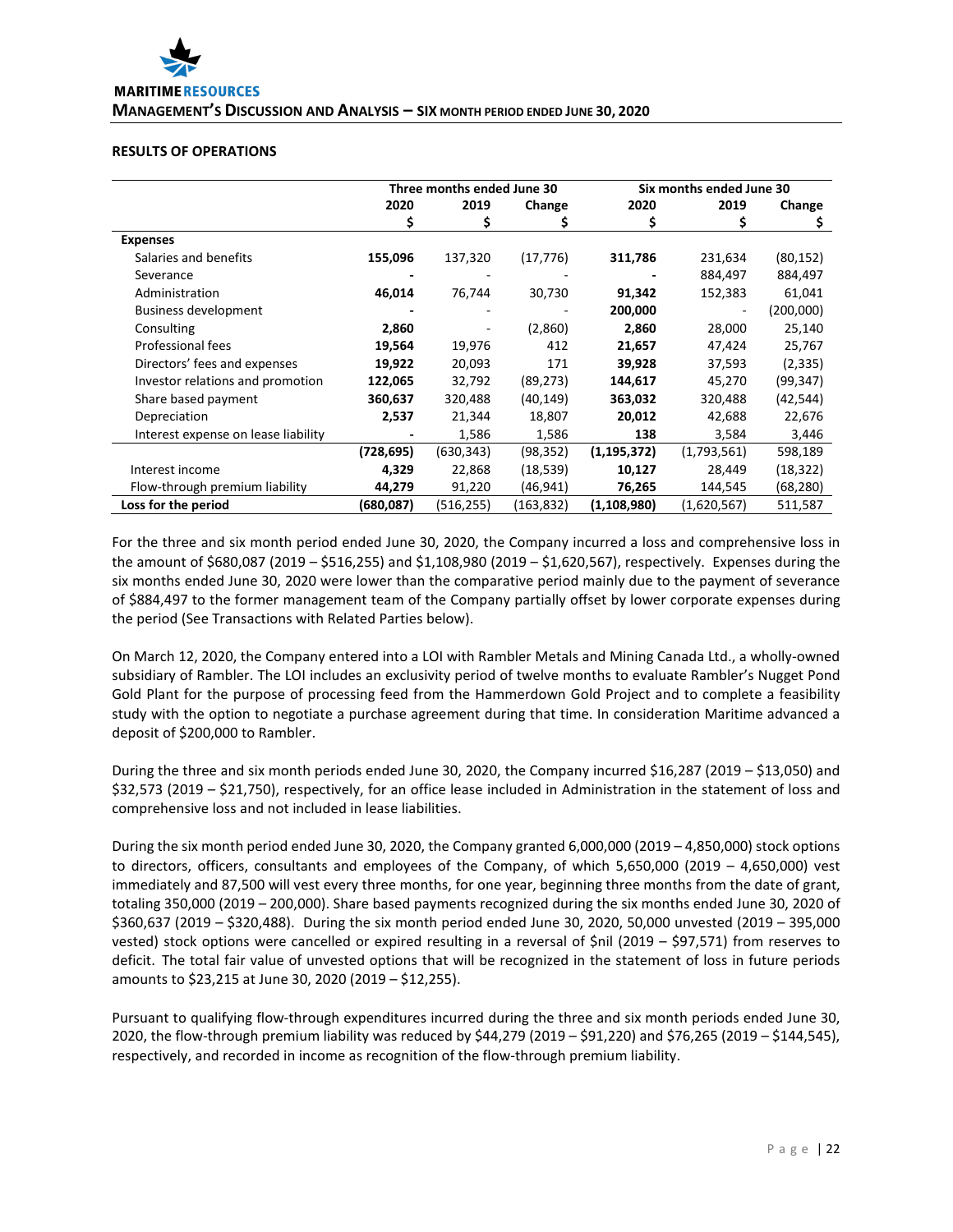# **SUMMARY OF QUARTERLY RESULTS**

The following table summarizes information derived from the Company's financial statements for each of the eight most recently completed quarters.

| in thousands, except per share    | <b>Jun 30</b><br>2020 | <b>Mar 31</b><br>2020 | <b>Dec 31</b><br>2019 | Sep 30<br>2019 | <b>Jun 30</b><br>2019 | <b>Mar 31</b><br>2019 | <b>Dec 31</b><br>2018 | Sep 30<br>2018 |
|-----------------------------------|-----------------------|-----------------------|-----------------------|----------------|-----------------------|-----------------------|-----------------------|----------------|
| amounts                           | S                     | S                     | \$                    |                |                       |                       |                       |                |
| Net loss:                         |                       |                       |                       |                |                       |                       |                       |                |
| in total<br>(i)                   | (680)                 | (429)                 | (182)                 | (204)          | (516)                 | (1, 104)              | (597)                 | (527)          |
| per share <sup>(1)</sup><br>(iii) | (0.00)                | (0.00)                | (0.00)                | (0.00)         | (0.00)                | (0.01)                | (0.01)                | (0.01)         |
| Cash                              | 3,200                 | 600                   | 1,827                 | 3,444          | 5,444                 | 955                   | 2,359                 | 162            |
| Exploration and evaluation assets | 13,282                | 12,668                | 11,926                | 10,728         | 8,871                 | 8,140                 | 7,741                 | 7,300          |
| Debt                              | nil                   | nil                   | nil                   | nil            | nil                   | nil                   | nil                   | nil            |
| Deficit                           | (10,629)              | (9,948)               | (9,519)               | (9, 347)       | (9, 144)              | (8, 721)              | (7,616)               | (7,028)        |

(1) *Fully diluted loss per share amounts are not shown as they would be anti-dilutive*.

Maritime's loss in each period primarily reflects the level general and administrative expenses. Cash balances fluctuated as a result of the various financings, combined with expenditures in the periods.

The Company's operations are not driven by seasonal trends, but rather by reaching project milestones such as completing various geological, technical, environmental and socio-economic objectives as well as closing the financings needed to fund the Company's activities. The operating results of junior exploration companies typically demonstrate wide variations from period to period. These variances arise from fluctuations in such costs as sharebased compensation, level of exploration activity and unanticipated events such as hostile takeover bids.

#### **TRANSACTIONS WITH RELATED PARTIES**

#### **Key Management Personnel**

Key management personnel include those persons having authority and responsibility for planning, directing, and controlling the activities of the Company as a whole. The Company has determined that key management personnel consists of executive and non-executive members of the Company's Board of Directors and corporate officers. Compensation paid or payable to key management personnel for services rendered were as follows for the three and six month periods ended June 30:

|                       | Three month  | Three month  | Six month    | Six month    |
|-----------------------|--------------|--------------|--------------|--------------|
|                       | period ended | period ended | period ended | period ended |
|                       | June 30      | June 30      | June 30      | June 30      |
|                       | 2020         | 2019         | 2020         | 2019         |
|                       |              |              |              |              |
| <b>Salaries</b>       | 142,360      | 133,610      | 284,720      | 220,610      |
| Consulting            |              |              |              | 28,000       |
| Contract wages        |              | 9,750        |              | 26,000       |
| Directors' fees       | 17,500       | 17,500       | 35,000       | 35,000       |
| Geological consulting |              | 19,600       |              | 54,617       |
| Share based payments  | 229,787      | 230,233      | 229,787      | 230,233      |
| Severances            |              |              |              | 884,497      |
|                       | 389,647      | 410.693      | 549,507      | 1,478,957    |

At June 30, 2020, the Company included in accounts payable and accrued liabilities \$17,500 (2019 – \$17,500) of directors' fees payable to the members of board of directors of the Company. During the six months ended June 30, 2019, the Company made management changes resulting in the Company paying severances totalling \$884,497 to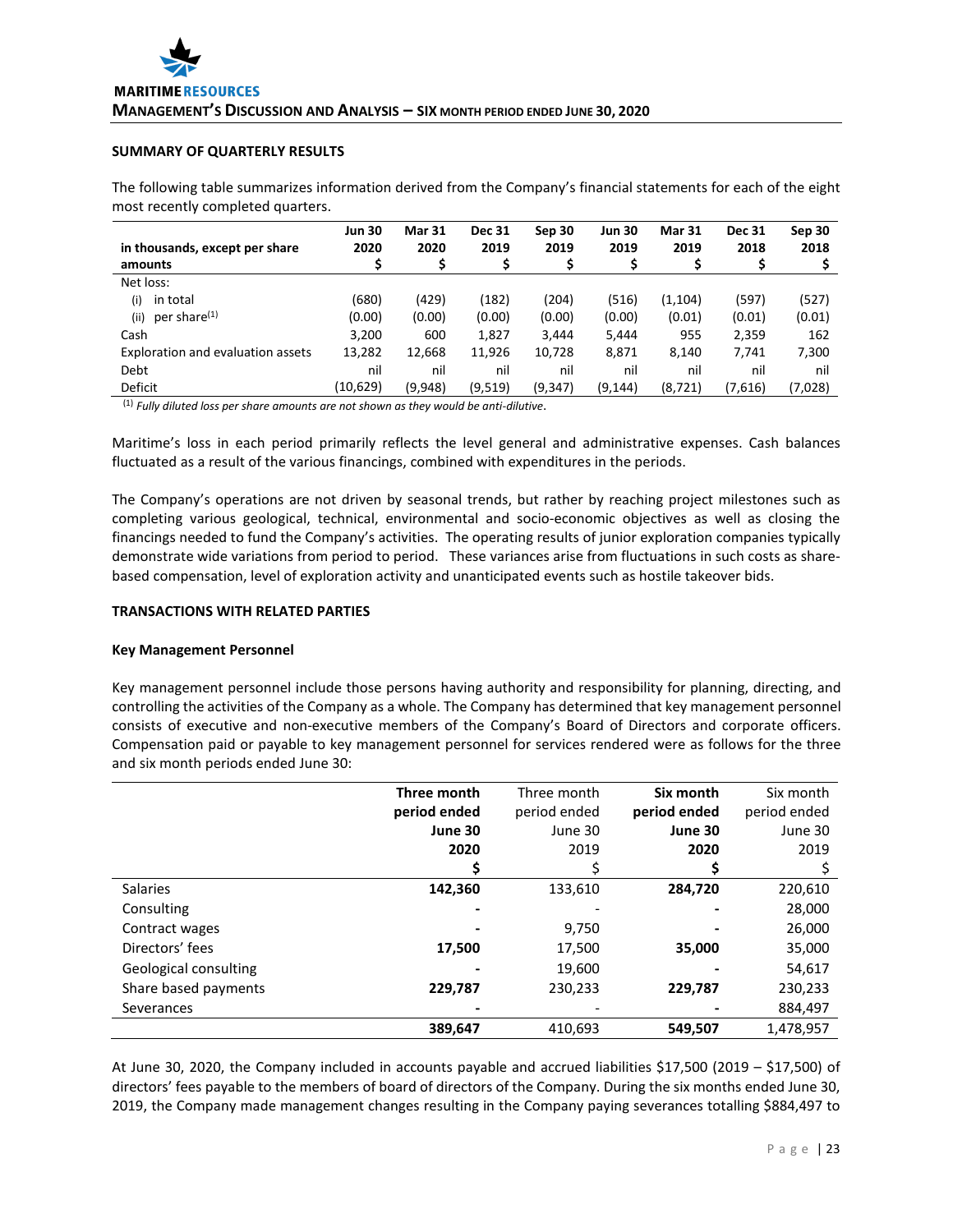the former Chief Executive Officer (\$391,496), Chief Financial Officer (\$117,000), Chief Operating Officer (\$328,001) and Corporate Secretary (\$48,000) of the Company.

## **Related-party transactions**

Effective February 1, 2019, the Company entered into a sublease for office space in Toronto, with a corporation that is related by virtue of having directors, as well as the Chief Financial Officer and Corporate Secretary in common. Effective July 1, 2014, the Company entered into arrangement with an administration and exploration services contractor ("AESC") in which a director is a shareholder, pursuant to which it receives office, administrative and exploration services. The AESC ceased to be a related party of the Company effective February 1, 2019.

|                              | Three month  | Three month  | Six month      | Six month    |
|------------------------------|--------------|--------------|----------------|--------------|
|                              | period ended | period ended | period ended   | period ended |
|                              | June 30      | June 30      | June 30        | June 30      |
|                              | 2020         | 2019         | 2020           | 2019         |
|                              |              |              |                |              |
| Rent                         | 16,286       | 13,050       | 32,573         | 21,750       |
| Office administration        | 1,461        | 1,107        | 2,607          | 1,895        |
| Rent - AESC                  |              |              |                | 8,287        |
| Office administration - AESC |              |              | $\blacksquare$ | 19,489       |
|                              | 17,747       | 14,157       | 35,180         | 51,421       |

## **LIQUIDITY AND CAPITAL RESOURCES**

The Company has no operations that generate cash flow at this time. The Company's future financial success will depend on its success in re-starting the past producing Hammerdown gold mine and, also on the expansion of, or discovery of, one or more economic mineral deposits or business opportunities. The process can take years, can consume significant resources and is largely based on factors that are beyond the control of the Company and its management.

Management's objective is to ensure that there is sufficient capital to minimize liquidity risk and to continue as a going concern. As an exploration stage company, the Company has financed its activities primarily by the issuance of equity securities. Although the Company has been successful in the past in obtaining financing through the sale of equity securities, there can be no assurance that the Company will be able to obtain adequate financing in the future, or that the terms of such financings will be favourable.

On May 14, 2020, the Company closed a non-brokered private placement raising aggregate gross proceeds of \$3,500,000 through the issuance of a combination of Common Shares at a price of \$0.06 per Common Share and FT Shares at a price of \$0.065 per FT Share. The Company issued a total of 21,626,666 Common Shares and 33,883,076 FT Shares pursuant to the private placement. The net proceeds of are being used by the Company to continue exploration and progress towards development of the Hammerdown Gold Project, as well as for working capital and general corporate purposes.

Subsequent to the end of the period on August 28, 2020, the Company completed a "bought deal" private placement (the "Offering") of a combination of 43,367,550 common shares of the Company ("Common Shares") at a price of \$0.15 per Common Share, and 11,000,000 common shares issued on a flow-through basis (the "FT Shares" and, together with the Common Shares, the "Offered Securities") at a price of \$0.20 per FT Share for aggregate gross proceeds of \$8,705,132.50.

The gross proceeds from the sale of the FT Shares will be used for "qualifying expenditures" (as defined in the Income Tax Act (Canada)) and the net proceeds from the sale of the Common Shares will be used for general corporate and working capital purposes.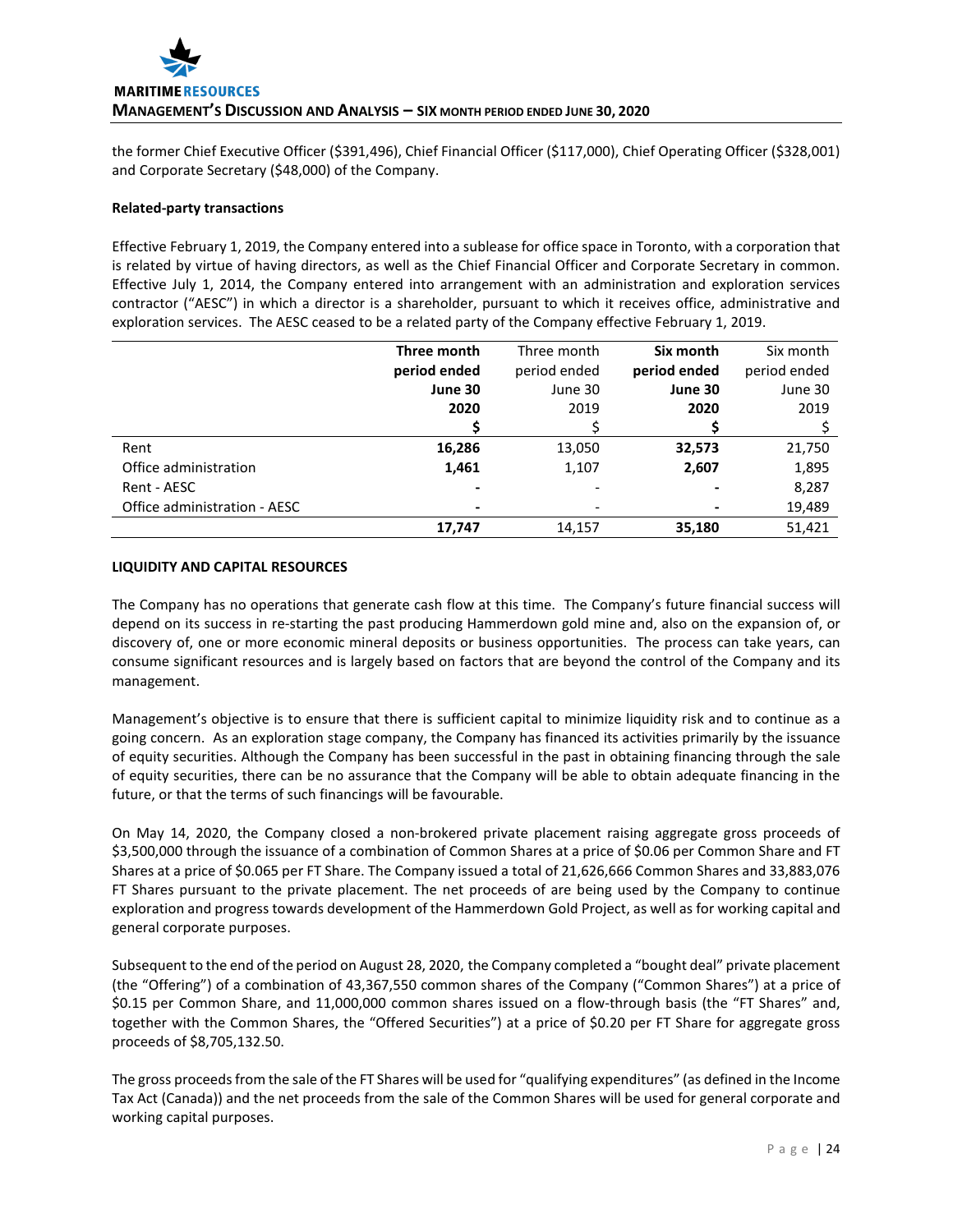

The Offering was completed by a syndicate of underwriters led by Sprott Capital Partners LP ("Sprott") and including Industrial Alliance Securities Inc., Canaccord Genuity Corp., Cormark Securities Inc., Stifel GMP and Raymond James Ltd. (collectively, the "Underwriters"). In connection with the closing of the Offering, the Company paid a cash fee of 6% of the aggregate gross proceeds raised pursuant to the Offering, with the exception of certain proceeds from the sale of Offered Securities to certain specified persons, and has issued an aggregate of 3,087,873 non-transferable broker warrants ("Broker Warrants"), with each Broker Warrant being exercisable into one Common Share at a price of \$0.15 per share until August 21, 2022 (together with the cash fee, the "Offering Fee").

# **Working Capital**

The Company had \$2,854,394 in working capital as at June 30, 2020 (December 31, 2019 – \$1,645,470) (see "Non-IFRS Measures"). As at June 30, 2020, the Company had no debt, did not have any unused lines of credit or other arrangements in place to borrow funds, and had no off-balance sheet arrangements. The Company has no current plans to use debt financing and does not use hedges or other financial derivatives.

The Company manages its liquidity risk (i.e., the risk that it will not be able to meet its obligations as they become due) by forecasting cash flows from operations together with its investing and financing activities. Expenditures are adjusted to ensure liabilities can be funded as they become due. Management and the Board of Directors are actively involved in the review, planning, and approval of significant expenditures and commitments.

## **Operating Activities**

Cash used in operating activities was \$821,496 for the six month period ended June 30, 2020, compared to \$1,386,883 in the same period of 2019.

## **Financing Activities**

Financing activities resulted in cash inflows of \$3,326,243 from the issuance of shares partially offset by repayment of lease liabilities during the six months ended June 30, 2020, compared to cash inflows of \$5,582,922 in the same period of 2019.

## **Investing Activities**

Investing activities, relating predominantly to exploration and evaluation expenditures on the Company's exploration properties, resulted in cash outflows of \$1,132,282 during the six month period ended June 30, 2020 (2019 – \$1,110,718).

## **FINANCIAL INSTRUMENTS**

The Company's financial instruments consist of cash, receivables, and accounts payable and accrued liabilities. The carrying value of receivables, and accounts payable and accrued liabilities approximate their fair values due to the short-term nature of these instruments. The fair value of cash is measured based on level 1 of the fair value hierarchy.

The Company's risk exposures and the impact on the Company's financial instruments are summarized below.

## **Credit risk**

Credit risk is the risk of a financial loss to the Company if a counter-party to a financial instrument fails to meet its contractual obligation. The Company's receivables consist primarily of tax receivables due from federal and provincial government agencies. The Company has no customers or trade receivables as at June 30, 2020. The Company does not have a significant concentration of credit risk with any single counter-party. The Company's cash is invested in interest bearing accounts at major Canadian chartered banks. Because of these circumstances, the Company does not believe it has a material exposure to credit risk. Receivables are due from a government agency.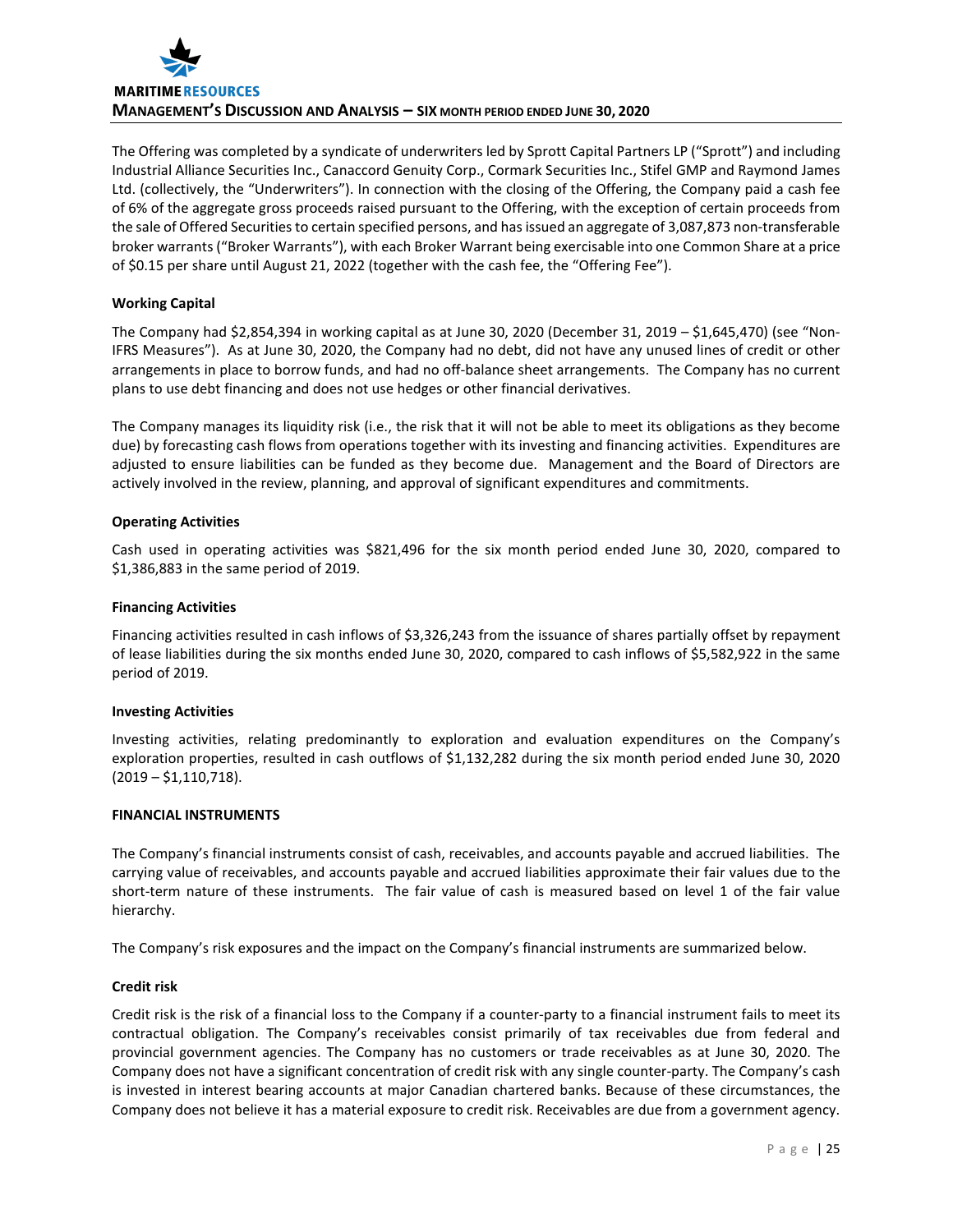#### **Interest rate risk**

Interest rate risk is the risk that the fair value or future cash flows of a financial instrument will fluctuate because of changes in market interest rates. Financial assets and liabilities with variable interest rates expose the Company to cash flow interest rate risk. The risk that the Company will realize a loss in cash is limited because the Company's deposits are redeemable on demand.

#### **Liquidity risk**

Liquidity risk is the risk that the Company will not be able to meet its obligations as they become due. The Company's ability to continue as a going concern is dependent on management's ability to raise required funding through future equity issuances, asset sales or a combination thereof.

The Company manages its liquidity risk by forecasting cash flows from operations and anticipating any investing and financing activities. As at June 30, 2020, the Company had cash totalling \$3,199,622 (December 31, 2019 – \$1,827,157) to settle accounts payable and accrued liabilities of \$568,409 (December 31, 2019 – \$453,070). Management and the Board of Directors are actively involved in the review, planning and approval of significant expenditures and commitments.

As at June 30, 2020 and December 31, 2019, the Company's accounts payable and accrued liabilities have contractual maturities of less than 60 days and are subject to normal trade terms.

#### **Price risk**

The Company is exposed to price risk with respect to commodity and equity prices. Equity price risk is defined as the potential adverse impact on the Company's earnings due to movements in individual equity prices or general movements in the level of the stock market. Commodity price risk is defined as the potential adverse impact on earnings and economic value due to commodity price movements and volatilities. The Company closely monitors commodity prices, individual equity movements, and the stock market to determine the appropriate course of action to be taken by the Company.

# **CONTINGENCIES**

The Company may be subject to various contingent liabilities that occur in the normal course of operations. The Company is not aware of any pending or threatened proceedings that would have a material adverse effect on the financial position or future results of the Company.

#### **OFF BALANCE SHEET ARRANGEMENTS**

The Company does not have any off-balance sheet arrangements.

## **CRITICAL ACCOUNTING ESTIMATES AND JUDGEMENTS**

The discussion and analysis of Maritime's financial condition and results of operations are based upon its financial statements, which are prepared in accordance with IFRS. The preparation of the financial statements requires the Company to make estimates and judgements that affect the reported amounts of assets and liabilities, revenues and expenses, and related disclosure of contingent assets and liabilities at the date of the financial statements. Actual results may differ from these estimates under different assumptions or conditions. The areas involving a higher degree of judgment or complexity, or areas where assumptions and estimates are significant to the financial statements are discussed in more detail in the Company's financial statements for the year ended December 31, 2019, which are available on SEDAR a[t www.sedar.com.](http://www.sedar.com/)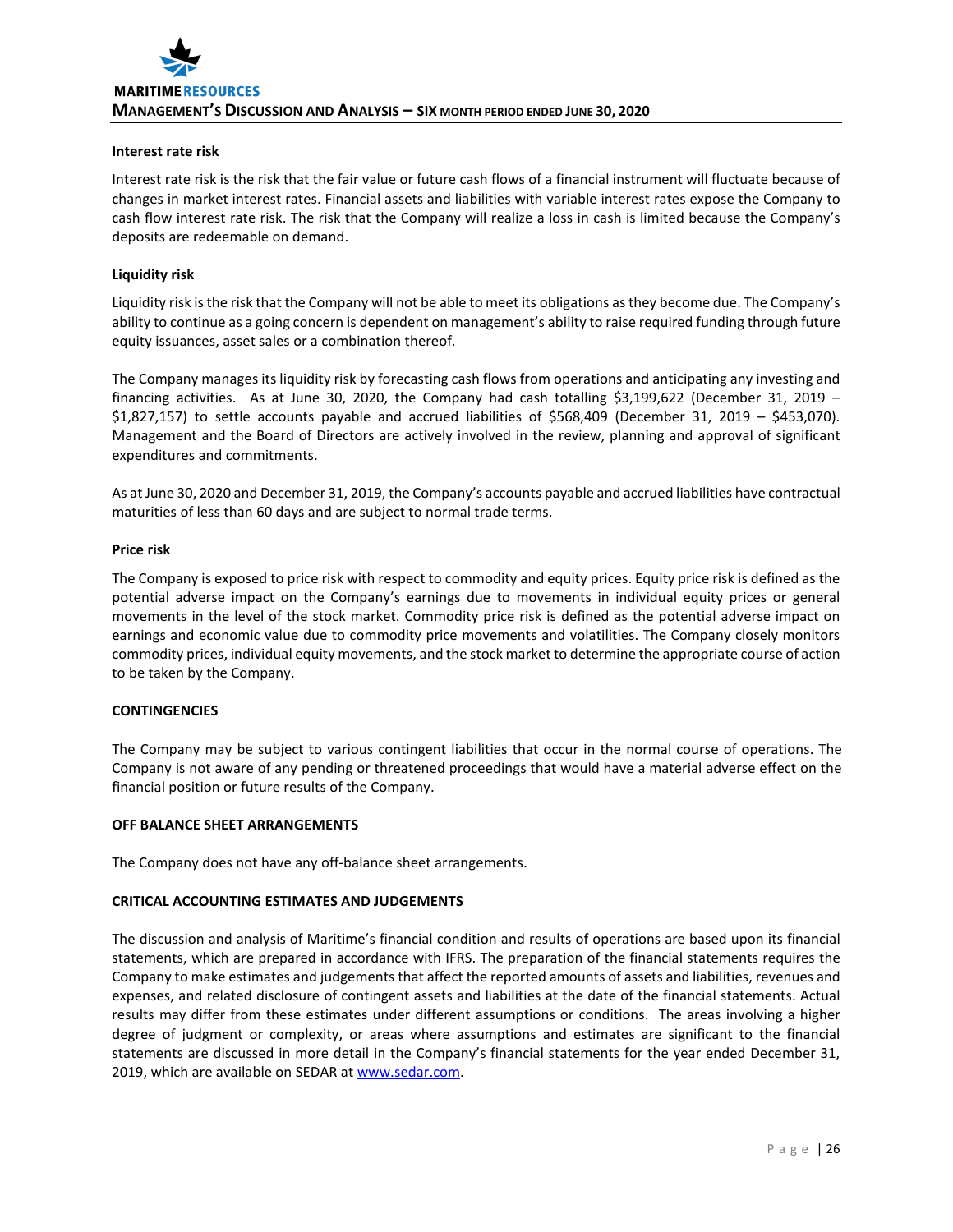# **RISK FACTORS AND UNCERTAINTIES**

The Company is subject to risks and uncertainties similar to other companies in a comparable stage of exploration. These risks include, but are not limited to, continuing losses, dependence on key individuals, and the ability to secure adequate financing to meet minimum capital required to successfully complete its exploration programs and continue as a going concern. While the Company has been successful in raising financing to date, there can be no assurance that it will be able to do so in the future. The operations of the Company are speculative due to the highrisk nature of its business. These risk factors and uncertainties could materially affect the Company's future operating results and could cause actual events to differ materially from those described herein and in forwardlooking statements and forward-looking information relating to the Company. For a more comprehensive discussion of the risks and uncertainties faced by the Company, please refer to the Company's MD&A as at December 31, 2019 filed on www.sedar.com.

## **DISCLOSURE OF SECURITIES OUTSTANDING**

As at August 27, 2020, the following common shares, common share purchase options, finders' warrants and common share purchase warrants were outstanding.

|                                               |                    |                       | Number of shares and |
|-----------------------------------------------|--------------------|-----------------------|----------------------|
|                                               |                    | <b>Exercise price</b> | number of shares on  |
|                                               | <b>Expiry date</b> | per share             | exercise             |
| <b>Common shares</b>                          |                    |                       | 301,771,533          |
| Common share purchase options                 | 13-Nov-2020        | \$0.15                | 1,685,000            |
| Common share purchase options                 | 29-Jul-2021        | \$0.25                | 2,300,000            |
| Common share purchase options                 | 26-Apr-2022        | \$0.15                | 200,000              |
| Common share purchase options                 | 04-Dec-2022        | \$0.10                | 500,000              |
| Common share purchase options                 | 15-Dec-2022        | \$0.10                | 2,075,000            |
| Common share purchase options                 | 06-Dec-2023        | \$0.11                | 4,805,000            |
| Common share purchase options                 | 18-Jun-2024        | \$0.10                | 4,650,000            |
| Common share purchase options                 | 20-May-2025        | \$0.085               | 5,650,000            |
| Common share purchase options                 | 16-Jun-2025        | \$0.095               | 350,000              |
| Common share purchase options                 |                    |                       | 22,215,000           |
| Common share purchase warrants                | 07-Nov-2020        | \$0.15                | 15,004,178           |
| Common share purchase warrants                | 12-24-Apr-2021     | \$0.15                | 28,448,333           |
| Common share purchase warrants <sup>(1)</sup> |                    |                       | 43,452,511           |
| Finders' warrants                             | 07-Nov-2020        | \$0.15                | 1,059,850            |
| Finders' warrants                             | 07-Nov-2020        | \$0.11                | 2,119,700            |
| Finders' warrants                             | 12-24-Apr-2021     | \$0.15                | 3,863,294            |
| Finders' warrants <sup>(2)</sup>              |                    |                       | 7,042,844            |

*(1) Each transferable warrant entitles the holder to acquire one common share of the Company.*

*(2) Each non-transferable warrant entitles the holder to acquire one common share of the Company.*

# **NON-IFRS MEASURES**

This MD&A refers to working capital, which is not a recognized measure under IFRS. This non-IFRS performance measure does not have any standardized meaning prescribed by IFRS and is therefore unlikely to be comparable to similar measures presented by other issuers. Management uses this measure internally to better assess performance trends and liquidity. Management understands that a number of investors and others who follow the Company's business assess performance in this way. This data is intended to provide additional information and should not be considered in isolation or as a substitute for measures of performance prepared in accordance with IFRS.